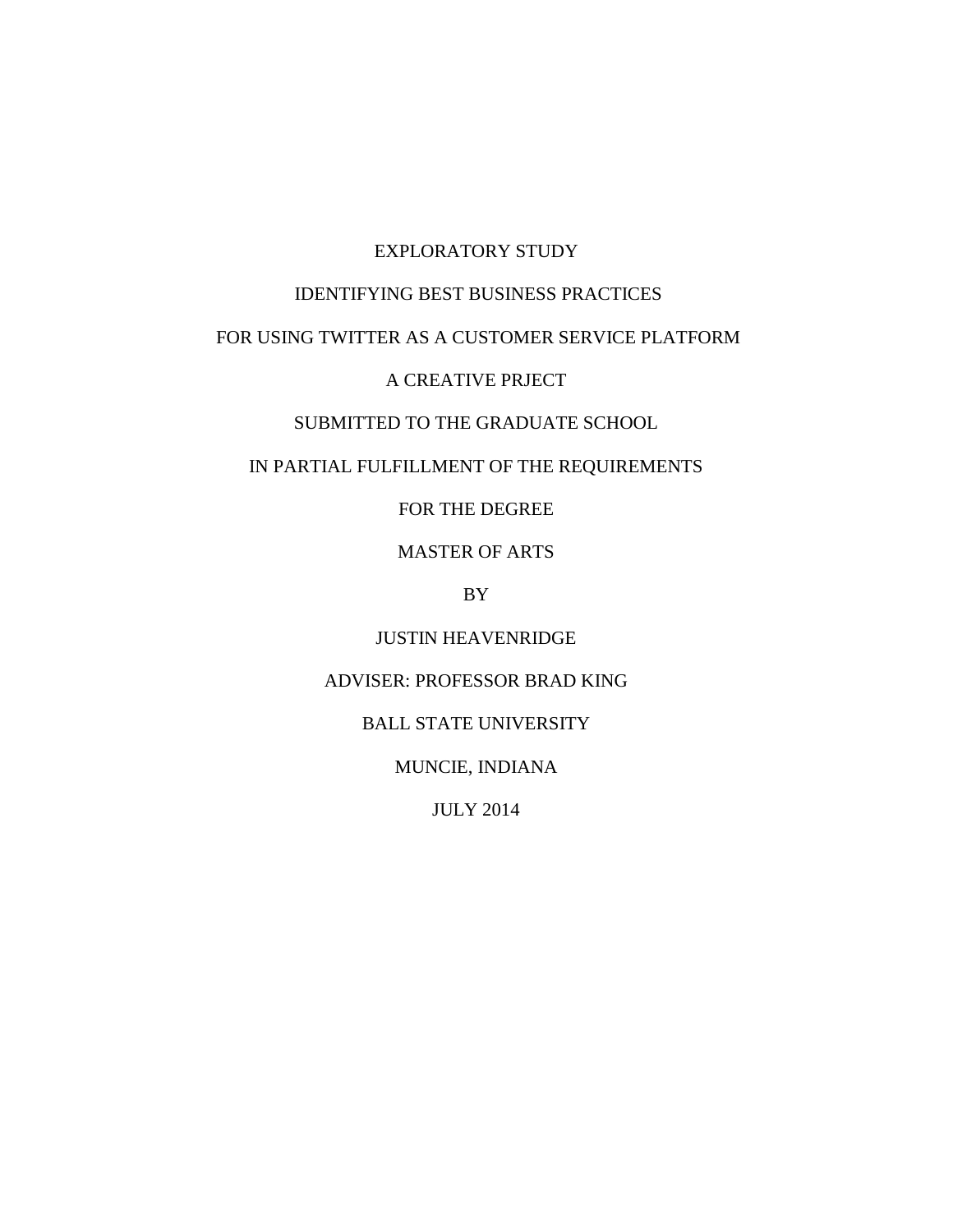|  | <b>Table of Contents</b> |  |
|--|--------------------------|--|
|  |                          |  |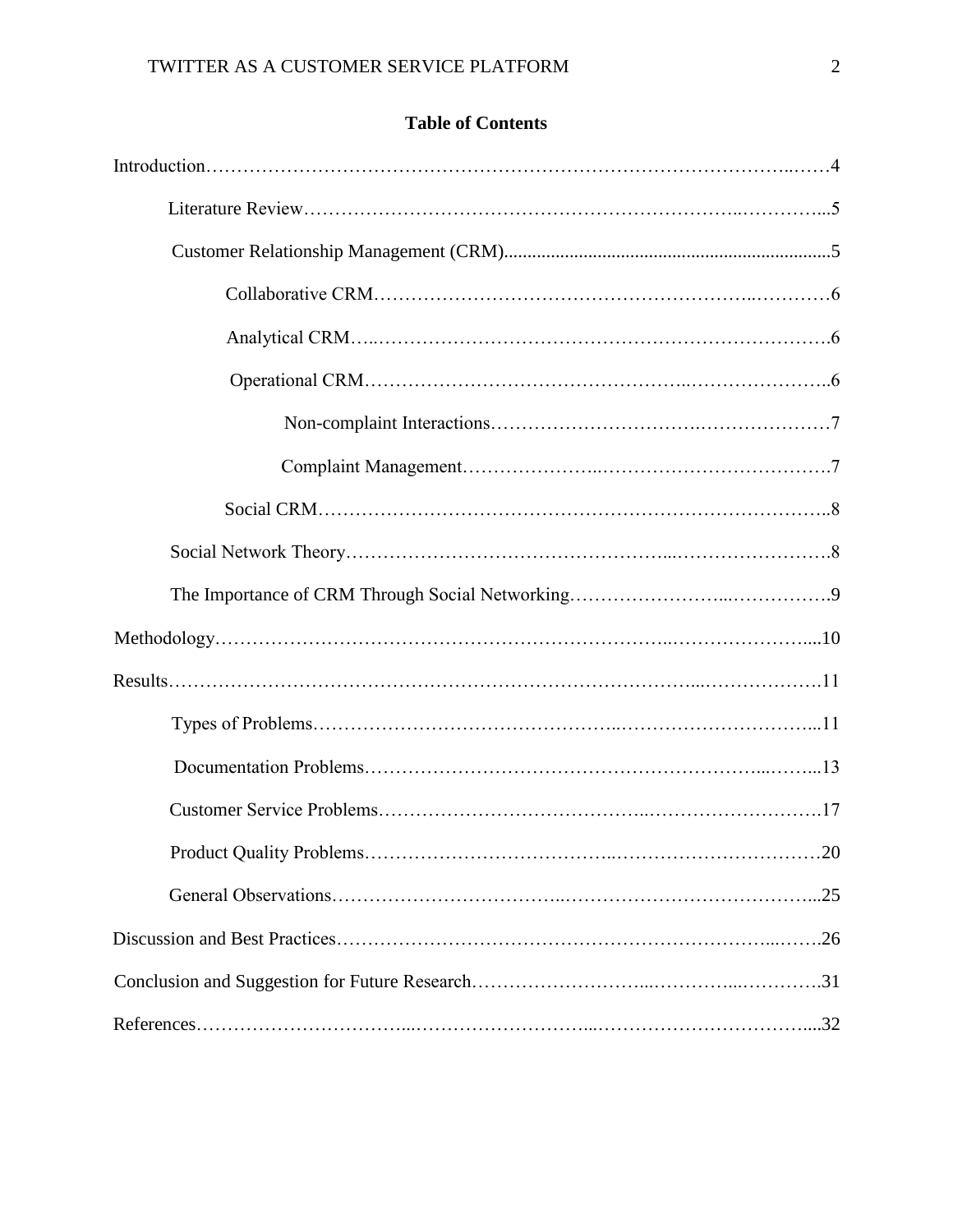#### **Introduction**

Businesses are always trying to improve their customer service. Building and maintaining customer loyalty is critical as it is six times more expensive to attract a new customer than to retain an existing one (Band & Petouhoff, 2010). Customers can be frustrated with long telephone support wait times, confusing web sites and support forums, and slow email exchanges. This can lead to lost sales, and sometimes lost customers, as 45% of customers will abandon a transaction if their customer service questions and problems are not addressed quickly (Band & Petouhoff, 2010). Finally, 42% of service agents are unable to efficiently resolve customer issues due to disconnected systems, archaic user interfaces, and multiple applications (Band & Petouhoff, 2010). These statistics make it clear that customer service is an area in which many businesses struggle to effectively meet customer demand.

Twitter allows for two-way, interactive communication between a business and its customers on a large scale thanks to the interconnectivity provided by the linkages of social networking. It therefore can be used as an effective customer service tool. Some companies are already employing Twitter for this purpose, and many others are expected to do so in the near future (Shankman, 2012). As a result, public relations practitioners of today need to understand the best practices of conducting customer service using Twitter.

This study will analyze customer relations interactions from the customer support pages of the United Parcel Service (@UPSHelp), Microsoft (@MicrosoftHelps), Comcast (@ComcastCares), and Amazon (@AmazonHelp) using the Grounded Theory Method (GTM). These interactions will be categorized using a post-purchase Customer Relations Management (CRM) framework. For each interaction category, response tactics used by the companies will be examined by gauging customer reaction outcomes. Those leading to positive outcomes will be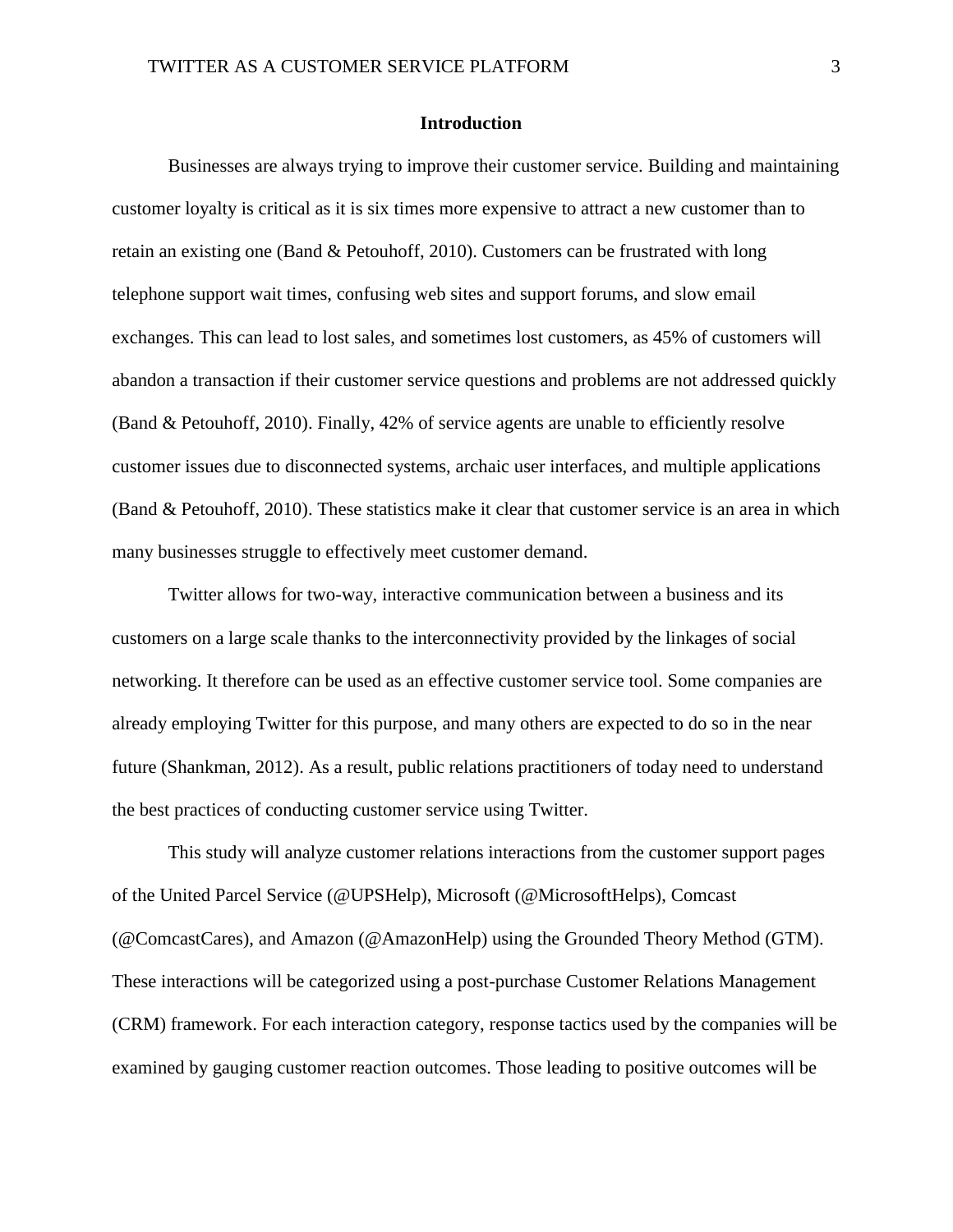identified as best practices. Those leading to negative outcomes will be identified as practices to avoid.

### **Literature Review**

Customer service is part of a broader concept used in academic research known as Customer Relationship Management (CRM). CRM deals with building and maintaining relationships between organizations and consumers that are mutually beneficial. These objectives are best accomplished by being attentive to customer needs and concerns (Swann, 2010). Customer service is CRM that takes place after a purchase is made. Effective customer service can result in repeat customers and positive word-of-mouth endorsements (Swann, 2010). If positive relationships with consumers are maintained, it is assumed that sales will be higher due to repeat business. This review explains the concept of customer relationship management, its four categories (including customer service), and how it is fundamentally linked with communication technology. It will then briefly explain social networking theory and how it can be effectively linked with CRM.

#### **Customer Relationship Management (CRM)**

The concept of Customer Relations Management emerged in the vendor and practitioner communities in the 1990s. CRM is essential because it builds and maintains relationships with key customers (Payne & Frow, 2005, p. 168). Businesses place a value on maintaining relationships with existing customers who the businesses want to continue to buy and to recommend the business's products and services. (Band & Petouhoff, 2010). Today, CRM is often associated with technology and the way businesses use it to interact with customers. CRM is dependent upon effective communication, and technology facilitates that interaction.

The traditional model of CRM can be broken down into three main categories: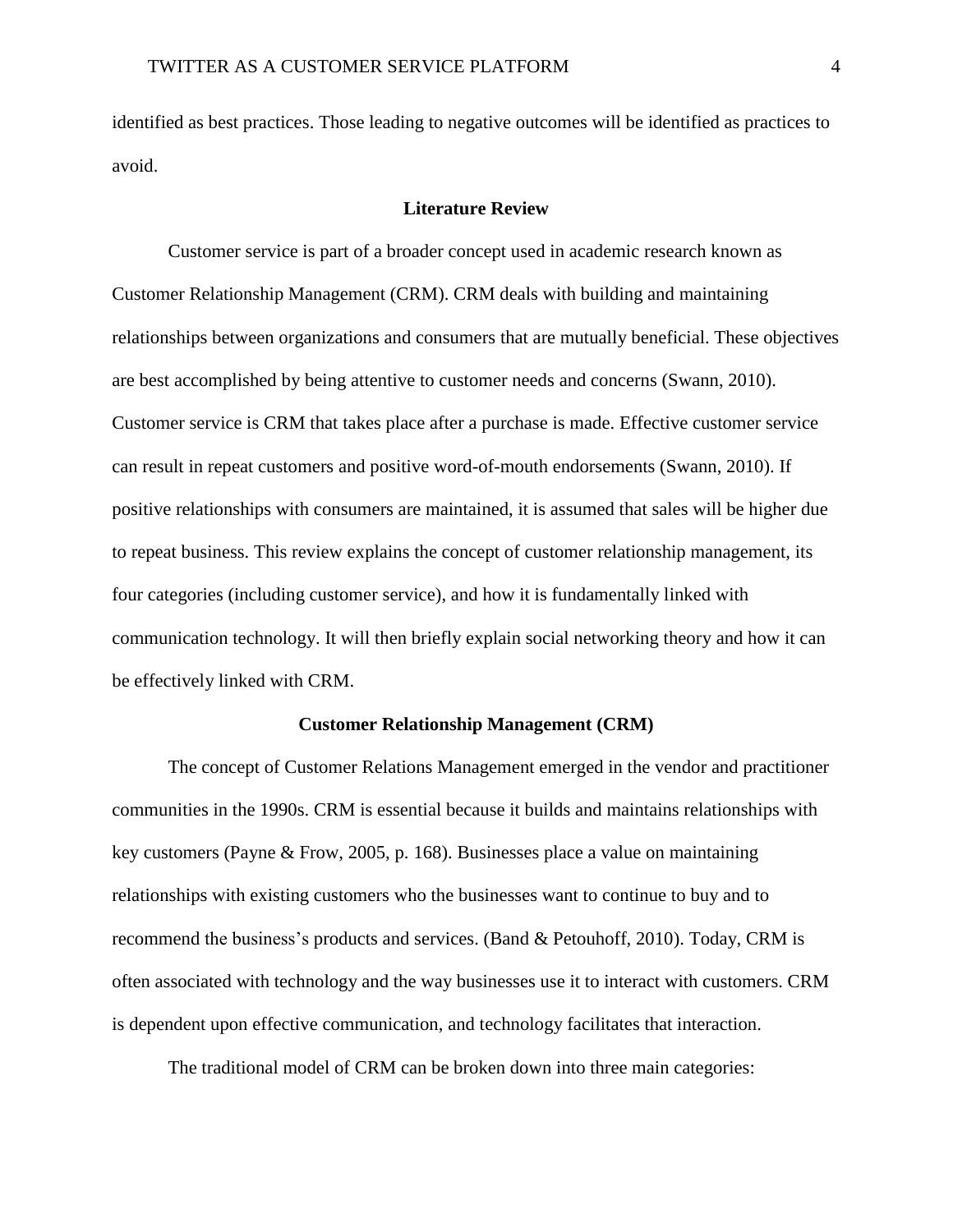collaborative CRM, analytical CRM, and operational CRM (Mosadegh, 2011). More recently, the adoption of social networking has presented the need for a fourth category known as social CRM.

### *Collaborative CRM*

Collaborative CRM is a coordination of all ways customers interact with a company, such as via telephone, email, online portals, and fax. The aim of Collaborative CRM is to improve overall customer satisfaction by using multiple channels of communication to address customer needs with greater responsiveness (Mosadegh, 2011). An example of effective collaborative CRM might be a company's technical support team sharing feedback gathered from a support call with the sales department so that the sales personnel can better explain how to use a product to the customer.

### *Analytical CRM*

Brohman (2003) indicates that that good information processing capabilities are key to understanding the needs and wants of customers. Analytical CRM uses algorithms to process data from data mining efforts, data warehouses, customer databases, and other information systems to gain information about customers, around which business and CRM strategies can be developed. This allows for greater efficiency when dealing with customers (Wahlberg, 2009).

#### *Operational CRM*

Operational CRM is important to this study because it encompasses customer service. It is the day-to-day processes and strategies that businesses use to interact with customers. Customer service is a business's interactions with customers prior to a purchase, during a purchase, and after a purchase (Mosadegh, 2011). This interaction might take the form of answering questions, providing technical support, or simply making a customer feel appreciated.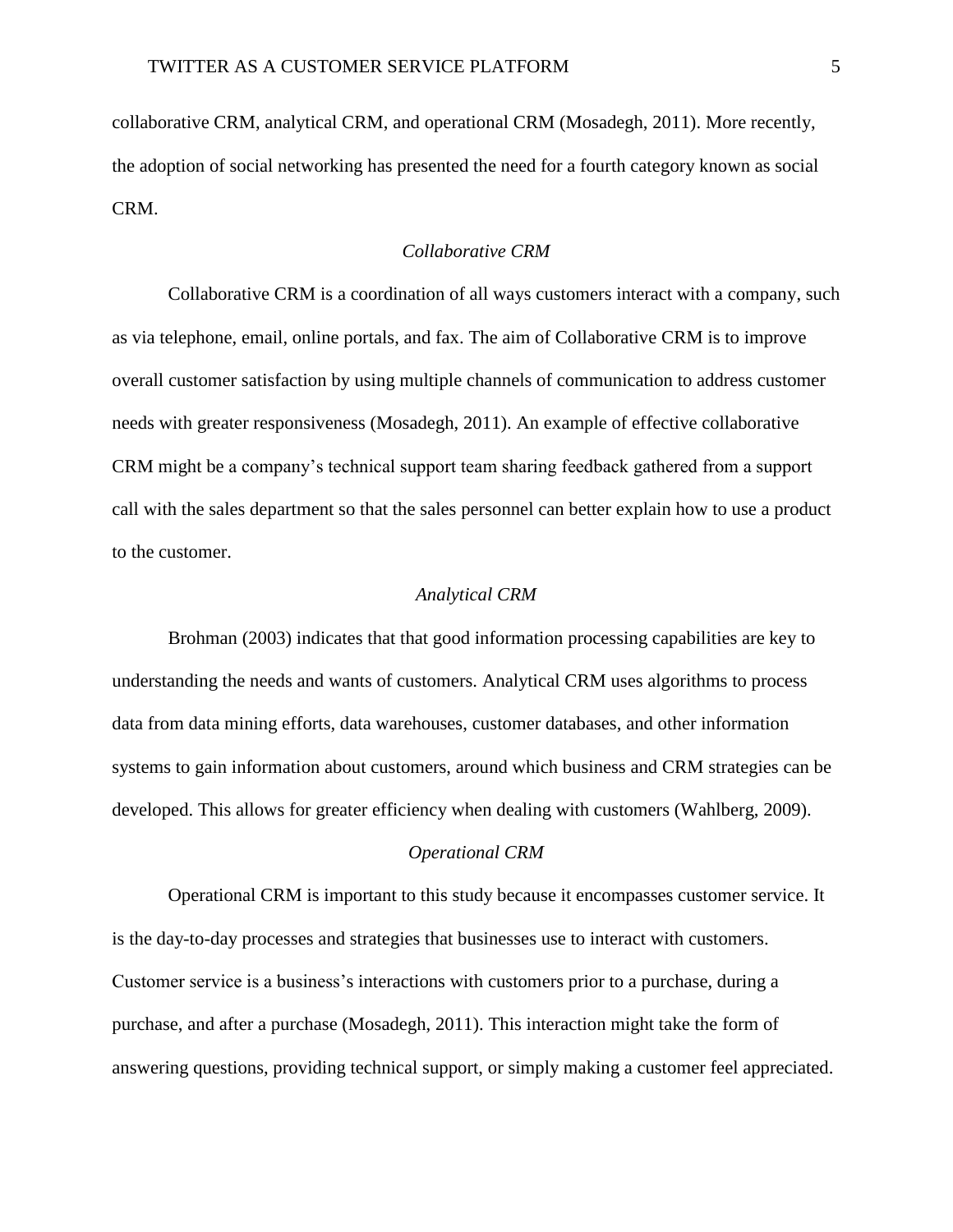Boulding (2005) describes this process as creating value for both the customer and the firm. This is important because Verhoef (2003) found customer retention is best achieved by creating closer ties with customers using effective commitments through interaction.

Post-purchase operational CRM can be broken down into customer complaint and noncomplaint interactions (Kau & Loh, 2006).

## *Non-complaint Interactions*

Non-complaint interactions occur when a customer engages with a company for reasons other than a problem with a product or service. Some examples include:

- Questions that do not relate to a problem (store hours, questions, company information)
- General comments and feedback
- Scheduled post-purchase customer service interactions (such as regular maintenance on an automobile at a car dealership)

#### *Complaint Management*

Complaint interactions are most important because they require a carefully planned response in order to reach a favorable outcome (Smith, Bolton, & Wagner, 1999). According a model developed by Jarrar, Verlinden, and Meersman (2003), customer complaint interactions are generally triggered by:

- Product Problems
	- Product Quality Problems
	- Product Documentation Problems
- Post-Purchase Service Problems
	- Guarantee Problems
	- Repair Problems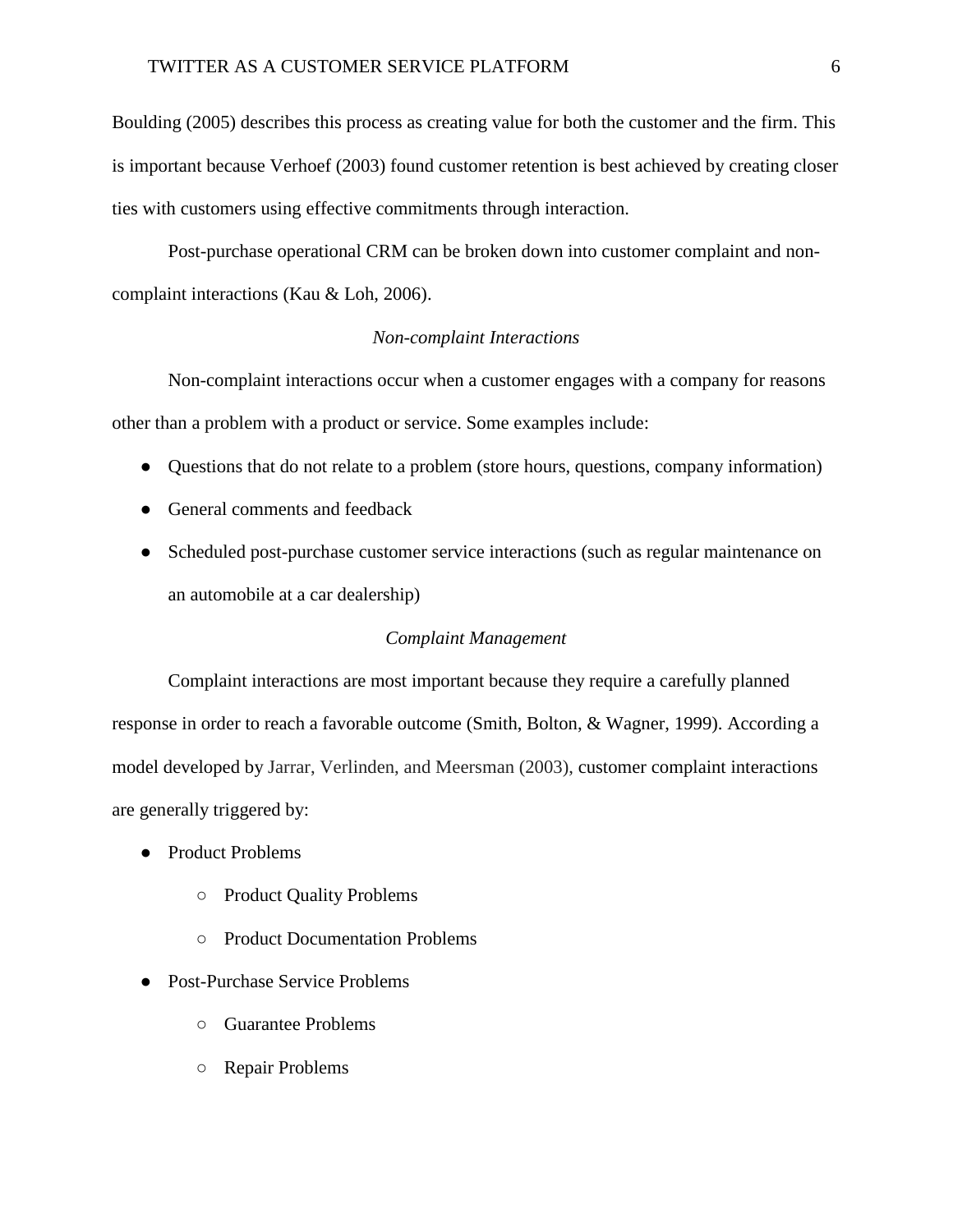○ Service Problems

### ● Contract Problems

- Early Termination
- Changing Service
- Breach of Contract
- Cancellation

## *Social CRM*

Mosadegh (2011) argues that a fourth category of CRM is now necessary to encompass company interactions with customers using online social networks such as Twitter, Facebook, and Yelp. CRM that utilizes social media is an extension of traditional CRM that should focus primarily on building relationships and brand sentiment by identifying influential customers, participating in online discussions, engaging with customers directly, and monitoring content and dialogue relating to the company. Social network theory explains how maintaining relationships with some customers can impact a much larger audience of current and potential customers.

#### **Social Network Theory**

An essential part of Customer Relationship Management is effective communication. Social networks can enable the kinds of communication that are necessary for effective CRM thanks to the ability to improve an organization's relationship with a large number of people by building and maintaining positive relationships with a few.

Although today it is generally associated with online sites such as Facebook and Twitter, the study of social networking is not a new phenomenon. A study conducted in the 1970s proposed that social networks could be analyzed in order to determine what impact the strength of interpersonal relationships between two individuals had on the quality and quantity of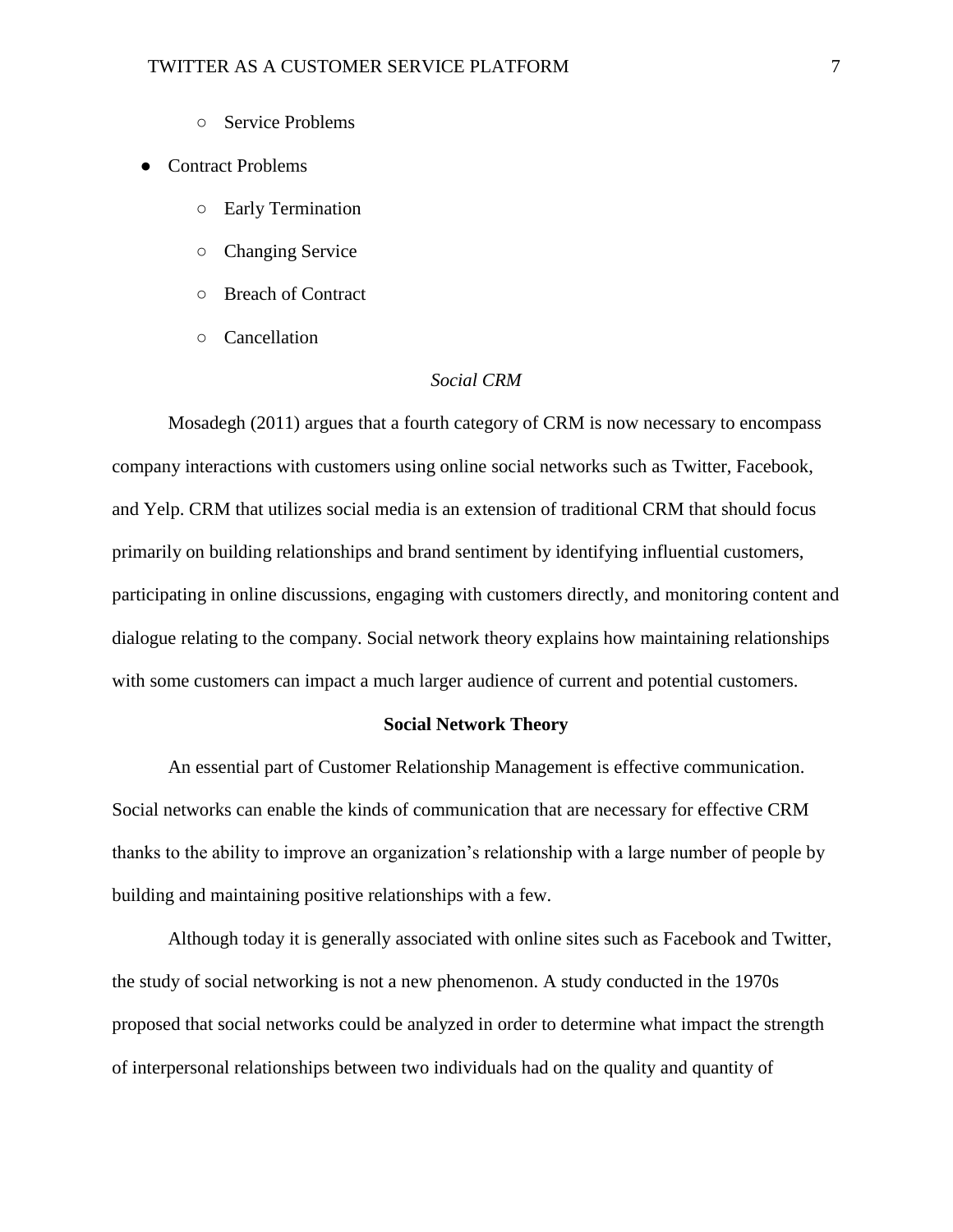relationships between the friends or social groups of those two individuals (Granovetter, 1973). The findings indicated a clear link between these micro and macro levels of interaction. This study demonstrated that the quality of relationships between two people can impact the relationships of others in the surrounding social groups of those two people. This is important to this study because the strength and quality of the relationship between an organization and an individual can affect the relationship of the organization with the individual's social group.

Granovetter (1973) presents social network theory with a model that symbolizes people as a graph of nodes in which their relationships form the edges. Those who are connected through a relationship are a single link away, while distant relationships are only a few links away. Krause, Croft, and James (2007) found that in many social networks, most people are not more than 6 links away from any other person (J. Krause, D. P. Croft, & R. James, 2007). That research demonstrates how online social networking sites such as Twitter allow individuals and businesses to connect with large audiences by interacting with a relatively small number of people.

#### **The Importance of CRM Through Social Networking**

With the importance of CRM and its reliance on technology, social networks are impossible to ignore. Baird & Parasnis  $(2011, p. 36)$  found that 37% of social media consumers interact with companies via social sites in order to receive customer service. "Social media will become the gateway, if not the primary communications channel to connect with customers" (Baird and Parasnis, 2011, p. 36). Businesses can take advantage of the connective links of social networks to reach a large number of customers by interacting with very few. This provides a very cost-effective way to build the necessary relationships with key consumer publics.

Personal interactions with technology have changed the expectations of customers when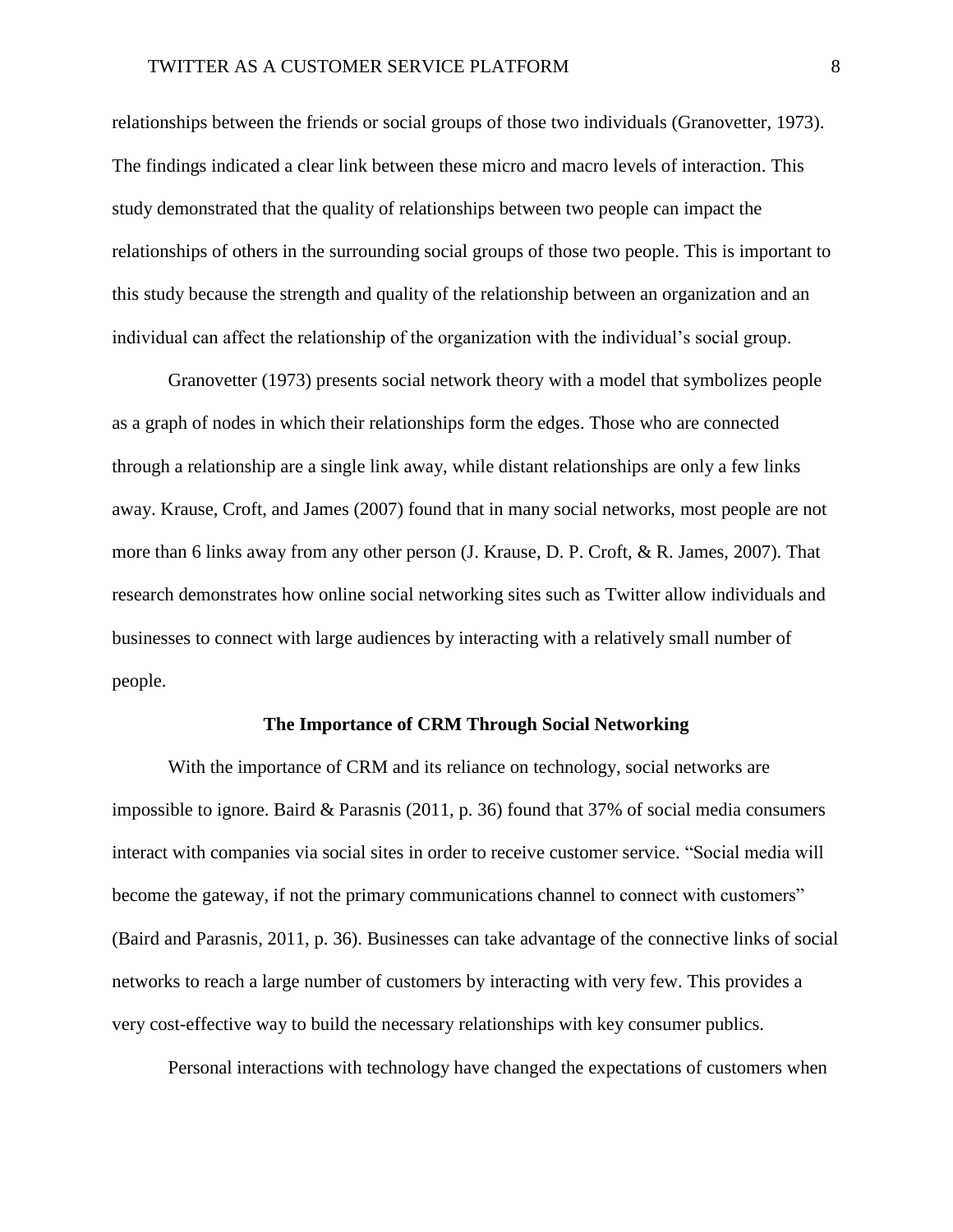it comes to customer service. They expect the company they are dealing with to respond in ways they expect their technology to respond: with personalized, anticipatory, and aggregated information, within a very short period of time. Social media sites like Twitter are able to provide service in this manner (Soloman, 2012).

#### **Methodology**

The purpose of this research will be to observe how companies interact with customers via their customer service Twitter pages and recommend best practices based on those observations. To accomplish that, this study will analyze the customer support pages of the United Parcel Service (UPS) (@UPSHelp), Comcast (@ComcastCares) and Amazon (@AmazonHelp) using the Grounded Theory Method (GTM).

The GTM approach is a form of qualitative research in which findings are generated from an examination of data as it is collected. The processes of collection and analysis are interconnected (Strauss, 1994). Analysis and data collection start at the same time in order to direct following observations. Through this method, the research process is expanded to ensure all relevant aspects of data are captured. This method will be used to find common themes, practices that work, types of interaction, and ways to respond. A set of plausible relationships are presented between sets of data. For this study, those relationships are patterns of interactions between companies and consumers via Twitter. From these patterns relationships are identified, analytically developed, and concepts are conceived (Strauss, 1994). Recommended best practices can then be based on the concepts that are repeatedly present.

Data will be captured using screenshots of the Twitter feeds over three months from January 1st to March 31st, 2014. These interactions will be labeled as either complaints or noncomplaints as identified by Kau & Loh (2006). Complaints will then be categorized based on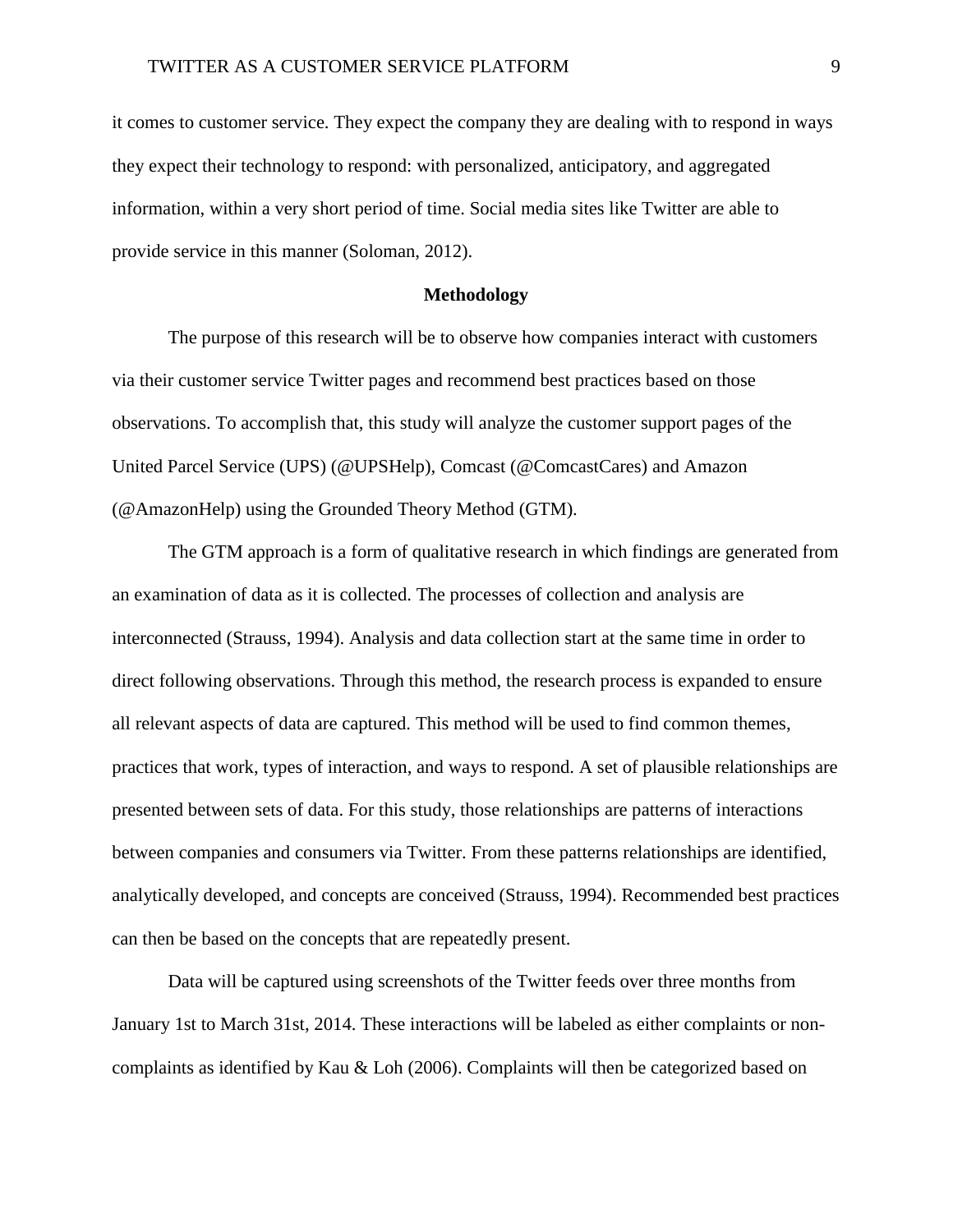type of problem using the customer complaint management framework provided by Jarrar, Verlinden & Meersman (2003). For each complaint category, response tactics used by the companies will be examined by gauging customer reaction outcomes. Those leading to positive outcomes will be identified as best practices. Those leading to negative outcomes will be identified as practices to avoid. Only interactions where there is a customer feedback response will be looked at. Positive customer feedback is an acknowledgment that the problem is resolved or a positive statement ending of the interaction such as "Thank you." Negative customer feedback includes any response indicating the problem has not been resolved in a satisfactory manner.

UPS, Comcast, and Amazon were selected because they as companies have highly active Twitter accounts dedicated to customer service. The sampling period was selected as it provides a manageable amount of data to analyze as well as recent pool of data from which to draw the most up-to-date information possible.

#### **Results**

#### **Types of Problems**

As customer service interactions with customers occur as the result of some failure on the part of the organization involved, it is important to first discover and categorize these failures. The customer complaint model developed by Jarrar, Verlinden, and Meersman (2003) classifies these problems into categories. For this study, Twitter interactions are being classified as resulting from:

● Documentation Problems

Documentation problems exist as a result of a failure by the company to provide adequate documentation for a product or service. Problems coded as product documentation problems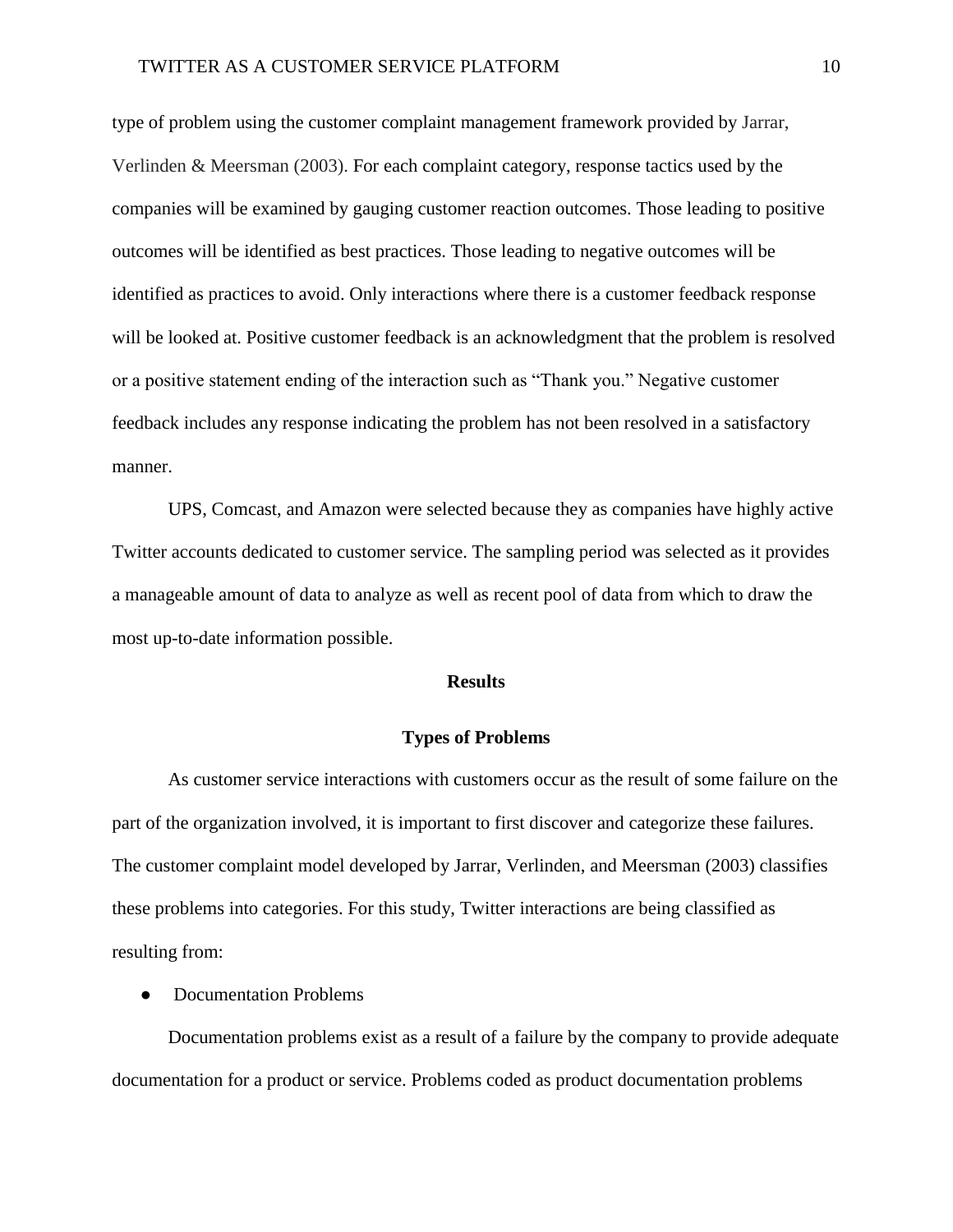were done so based on several criteria. First, the documentation issue could be with the company itself such as information incorrectly listed or absent from a web page, a sales invoice, or a bill. It could also involve product documentation problems such as inadequate instructions which necessitate a customer service interaction. Documentation problems are not always factual errors. They could also be any documentation that is unclear enough to cause a customer to engage in a Twitter interaction due to a misinterpretation.

Customer Service Problems

Problems that exist as a result of a failure by a company to provide adequate customer service after a product is purchased. It is important to make a distinction between customer service problems and product problems as the products of companies such as Comcast and UPS are a form of service. For this study, customer service problems are defined as problems regarding communication with the organization, delivery of physical products, the installation and repair of products, and problems with customer support. Service problems do not include services which are products themselves such as Comcast's cable and internet service or UPS's package delivery service.

• Product Quality Problems

Problems that exist as a result from a failure of a company's product to meet customer expectations. Product quality problems can take many forms. The word "product" is often associated with physical goods that have been manufactured. In those cases, product problems are typically some sort of physical defect or inadequacy in the product itself. In other cases, products are not physical goods. Instead, they are services provided. For Comcast this service is access to digital communication mediums such as internet, television, and telephone. For UPS, this service is the timely delivery of packages around the world.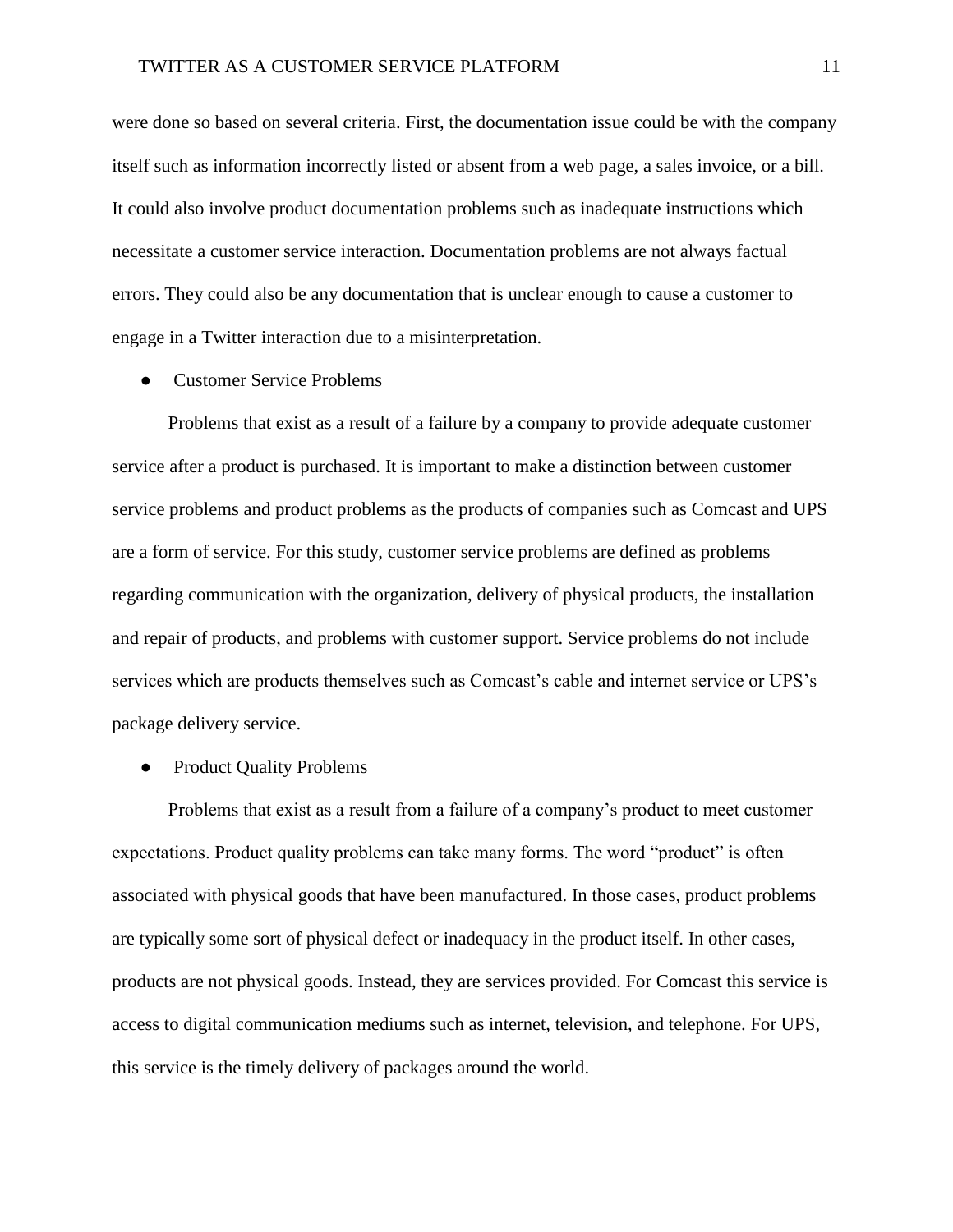Twitter interactions were categorized based on problem type and result of outcome.

### Table 1: Problem Types

| <b>Problem Type</b>     | <b>Number of Interactions</b> | <b>Outcome</b>           |
|-------------------------|-------------------------------|--------------------------|
| Documentation           | 17/158(9%)                    | 14 positive, 3 negative  |
| <b>Customer Service</b> | 38/158(24%)                   | 22 positive, 16 negative |
| <b>Product Quality</b>  | 103 / 158 (65%)               | 62 positive, 41 negative |

## **Documentation Problems**

Although customers frequently demonstrated a great deal of anger and frustration, proper responses from customer service agents were able to defuse the situation. Interactions resulting from product documentation problems were the most likely interaction type to result in a positive outcome, doing so 21% of the time. In this instance, a positive result occurred after a customer service agent simply acknowledged the problem and offering to investigate.

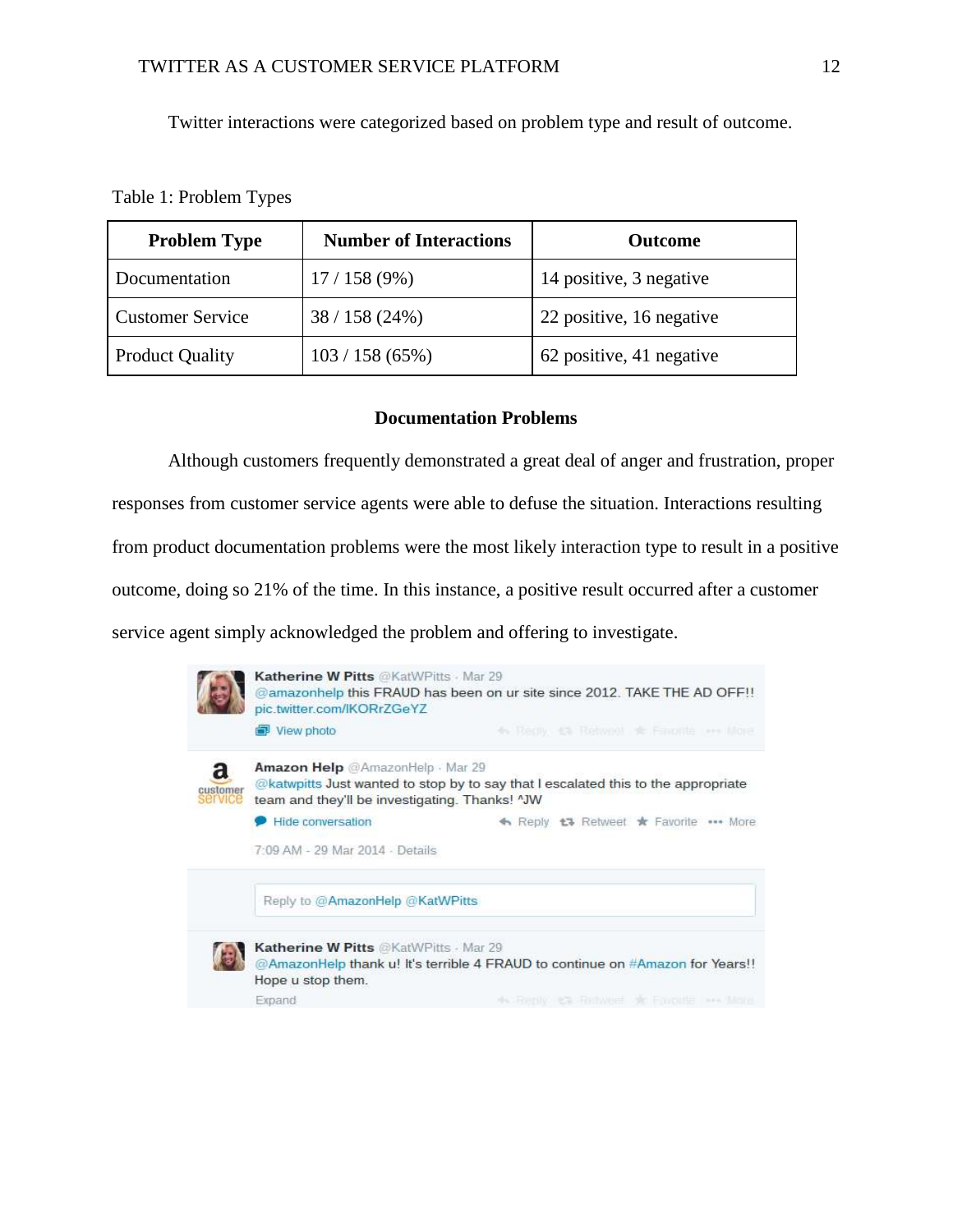The customer pointed out an example of inaccurate information listed on the product

information part of the Amazon website. The customer service agent offered to pass on the

information and the customer responded positively. In another instance that resulted in a positive

response, the customer service agent simply provided the information necessary to answer the

question that was left by the documentation error.



**UPS Customer Support @UPSHelp Mar 29** @KennMaclachlan Hey Kennedy! Does it say delivered to your house or to the local post office? ^sp @ups Expand



Kennedy Maclachlan @KennMaclachlan - Mar 29 @UPSHelp @UPS oh it says signed by my apartment office so I'm sure it's there. Thanks for having me check! I'll delete the tweet! ev Renny: 43 Renveer of Favorite one libre Expand



**UPS Customer Support @UPSHelp Mar 29** @KennMaclachlan No worries! Follow up with us if you need any further assistance. Have a wonderful weekend! ^mj @UPS

Hide conversation ← Reply <sup>+</sup> Retweet \* Favorite \*\*\* More

The error in this example is of a customer needing clarification on the content of a label. Although the label was accurate, it still required explanation, which led to a customer service interaction. In this incident, the customer service agent was able to resolve the problem by simply providing the necessary instructions. Similar solutions worked in most documentation cases except those where the response from customer service was more than 12 hours after the initial interaction. The time frame of responses was noted to be a very important factor in whether a favorable outcome will be reached. In all 14 documentation problem interactions that had positive outcomes, the response time was within 12 hours...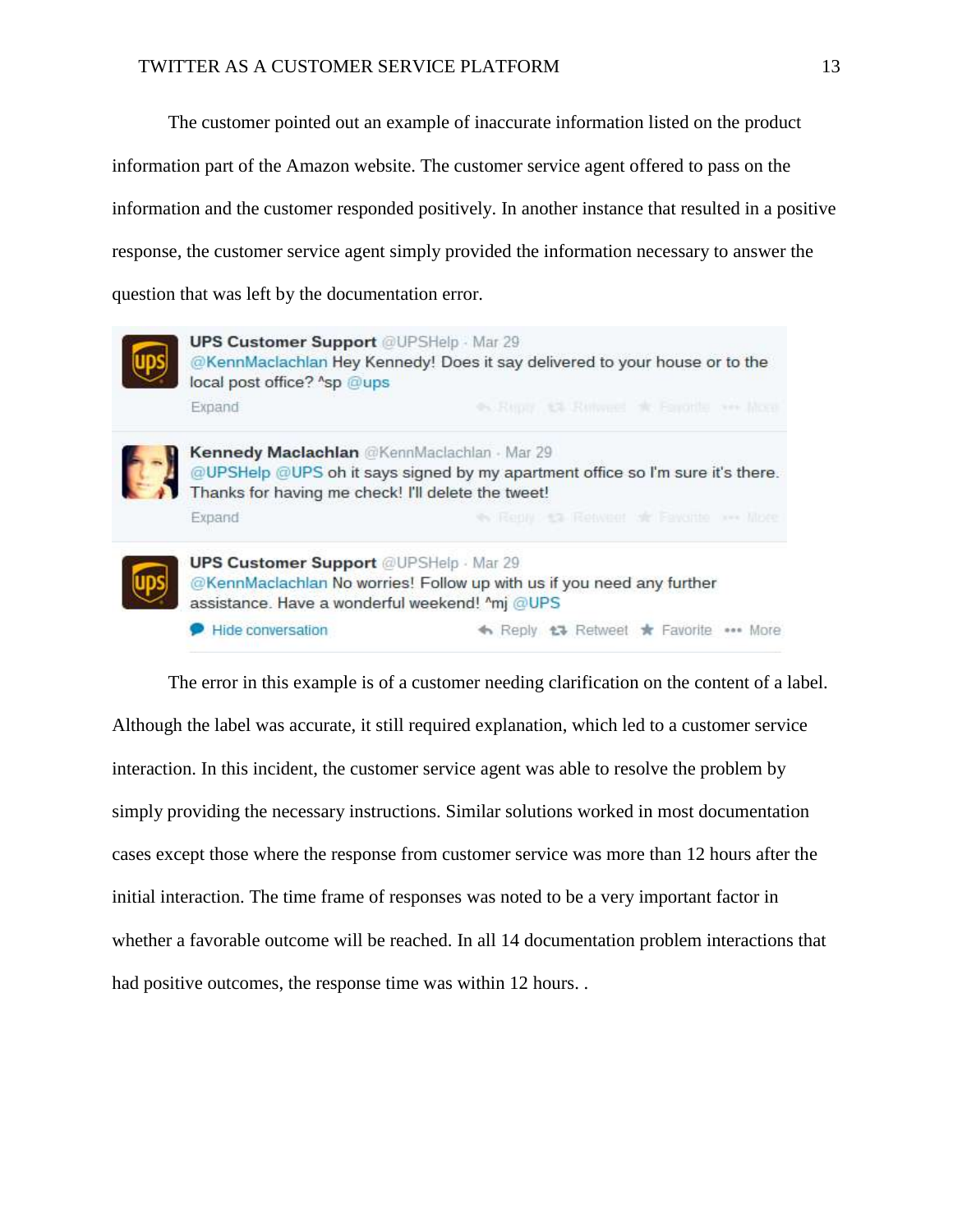

ComcastCamille @Comcastcamille - Mar 20 @iluvhotwomen Sorry for the delayed response, do you still need assistance with your Comcast account? are you still having issues? Expand + Reply #3 Rehieer \* Faronie >> More



**Ilikeawomaninlevis** @iluvhotwomen - Mar 20 @Comcastcamille comcast customer service needs to be in the US. Not in some overseas goddamn country!!!! I'm fed up. Expand ← Reply t<sup>3</sup> Retweet \* Favorite ••• More

In the above example, the customer service agent has responded late. She has offered an

apology and asks if assistance is still required. The customer responds with an attack on the

customer service itself.

Other documentation problem interactions resulted from issues with billing. Billing problems were classified as either documentation problems or service problems. The differentiating factor is whether or not a mistake was actually made by the organization or whether the documentation was unclear, causing the customer to mistakenly believe an error was made. The latter indicates a documentation error. In these cases, customer service providers were faced with a situation where the customer was in error and needed to be corrected.



Phil Villarreal @PhilVillarreal · Oct 31 @comcastcares @Comcastlrma @Comcastcamille My bill went up \$23 for no reason in the past couple months. CSRs say there's nothing they can do

Hide conversation ← Reply 17 Retweet \* Favorite ... More

3:48 PM - 31 Oct 2013 - Details

Reply to @PhilVillarreal @comcastcares @ComcastIrma @Comcastcamille



ComcastCamille @Comcastcamille - Oct 31

@PhilVillarreal I'm so sorry to hear that, your promos have probably expired, please email your account info and... goo.gl/oHbZ34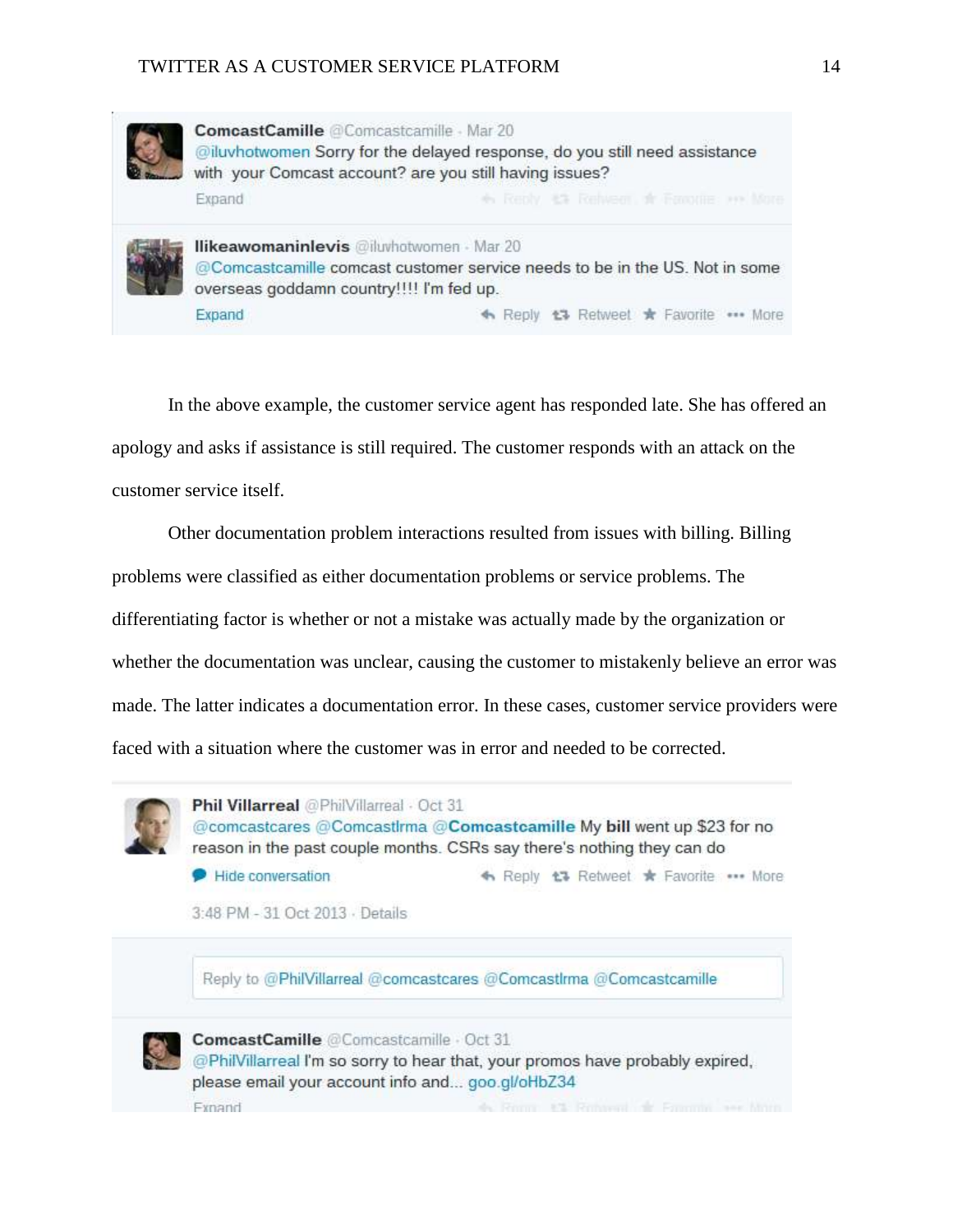In the incident above, the customer mistakenly believes his bill has increased without

reason, when in fact the bill likely increased due to expired promos. The situation was resolved

favorably although it is unclear what action was taken as a private communication medium was involved.



Other methods of correcting misconceptions included responding with an apology for

"confusion" or "frustration." This was used as a way to offer an apology to the customer without

admitting to wrongdoing. This tactic was used in the example below.



The customer approaches Comcast support with a generic complaint. The agent is able to offer an apology for "frustration" without admitting to the accusation. This tactic was associated with a positive outcome 8 times in documentation problem interactions.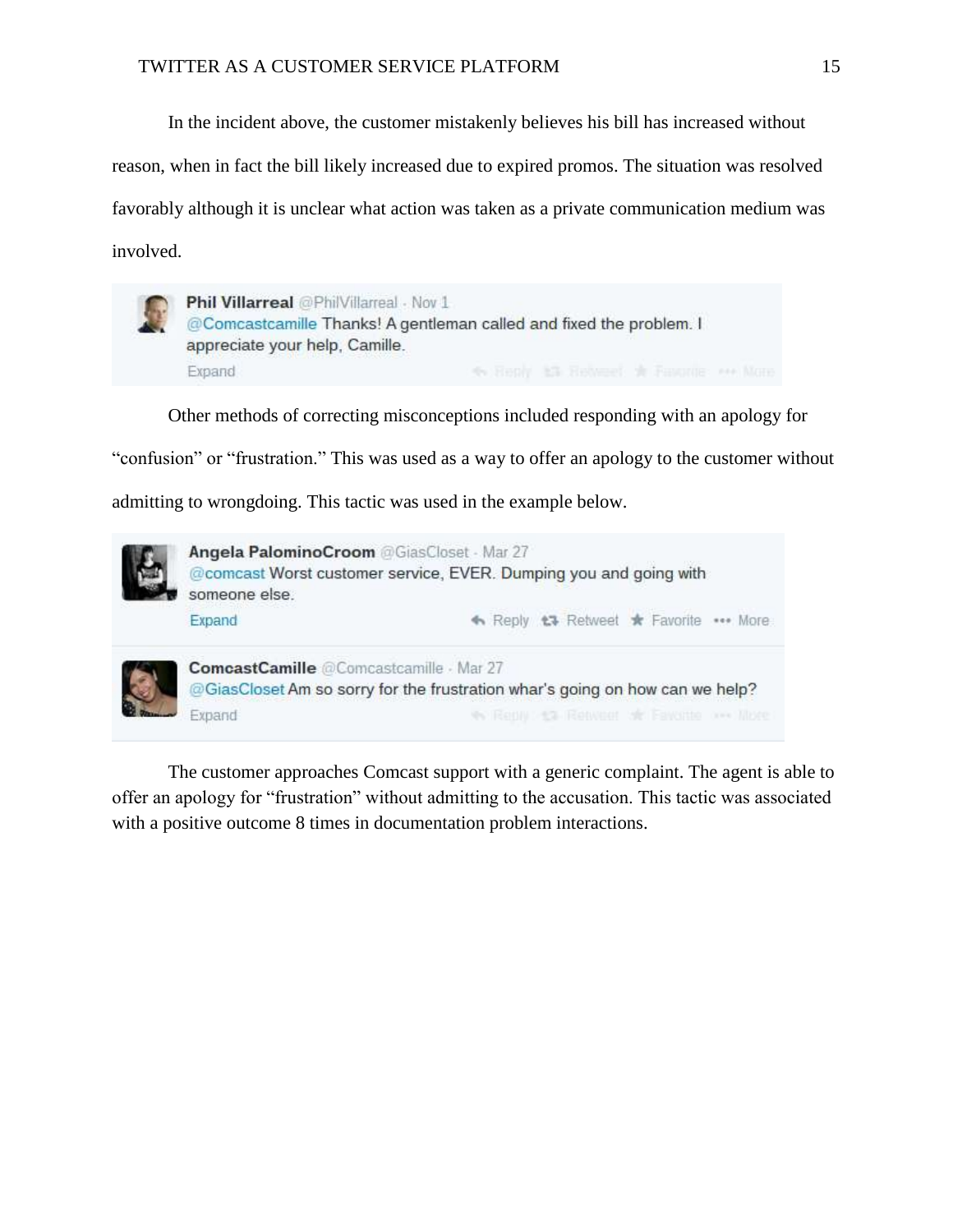| <b>Tactic</b>                               | Number of<br><b>Interactions</b> | <b>Example</b>                                           | <b>Outcome</b>             |
|---------------------------------------------|----------------------------------|----------------------------------------------------------|----------------------------|
| Provide Necessary<br>Information            | 15                               | "Your promos have"<br>probably expired."                 | 14 Positive, 1<br>Negative |
| Apologize                                   | 9                                | "I'm so sorry to hear"<br>that."                         | 8 Positive, 1 Negative     |
| <b>Prompt Response</b><br>(within 12 hours) | 14                               | Comcast responded<br>within one minute on<br>January 19. | 14 Positive                |

Table 2: Product Documentation Tactics

## **Customer Service Problems**

Service problems were more difficult to resolve favorably than documentation problems. They were not handled as quickly or efficiently. Individual cases required accessing personal information about the customer which usually resulted in longer conversations with multiple messages from both customer and organization. This was handled by customer service agents in several ways. Customer service agents often requested customer use other communication mediums. In fourteen service cases, the organization requested the customer to send personal information using a secondary medium as opposed to Twitter's own private messaging system.



In five others, the customer service agent attempted to push the entire interaction away from Twitter and towards an alternative customer service medium (such as phone, email, or website) entirely.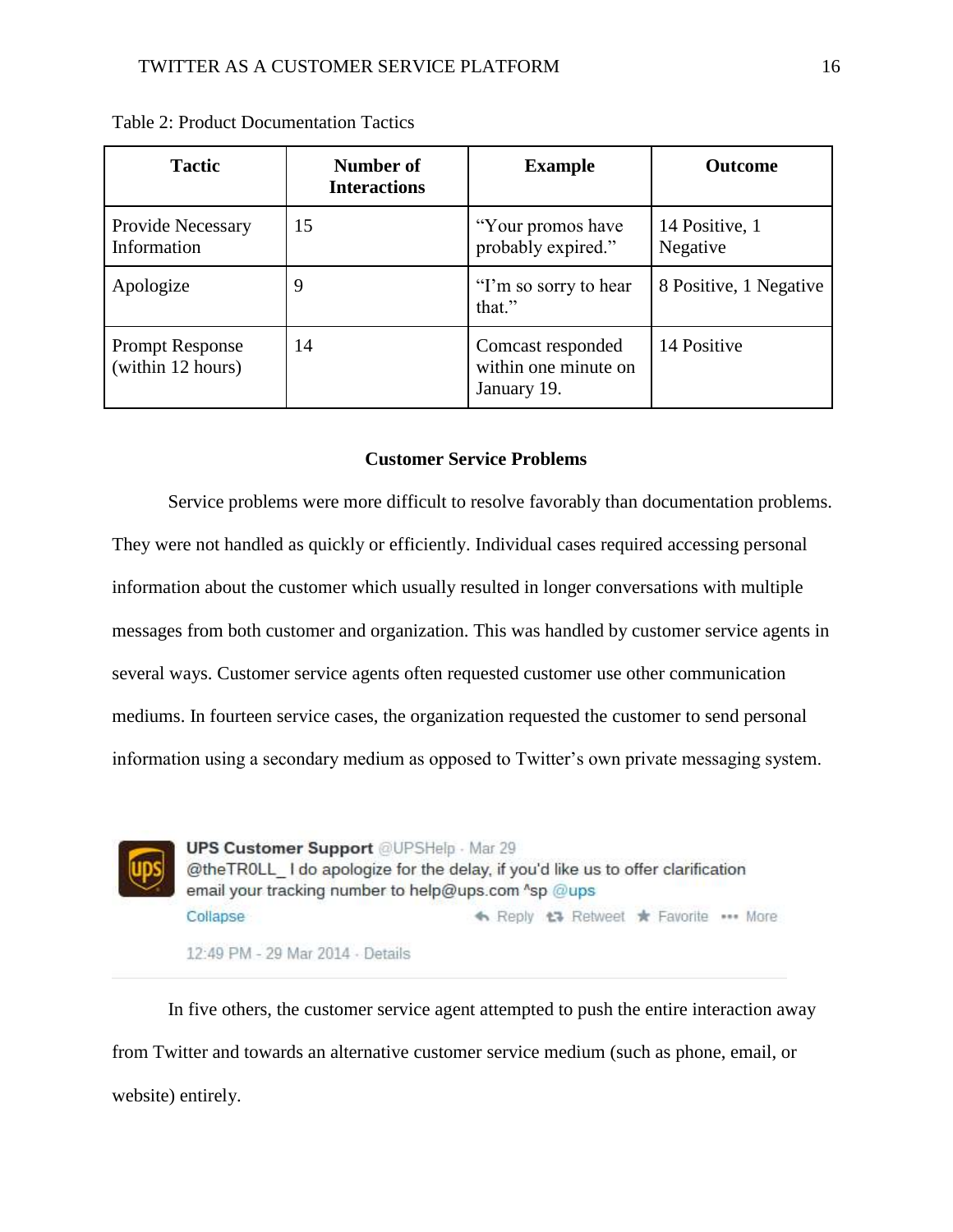

Out of the nineteen total times the suggested use of alternative communication mediums

were used, five were associated with positive outcomes, and in four instances, customers refused

other mediums and asked that the conversation be kept to Twitter.



In the above interaction, the customer refused to be transferred to a call center, suggesting the point of contact there might not be entirely familiar with his particular case. In the interaction below, the customer refuses to be transferred to email as he had already tried to receive support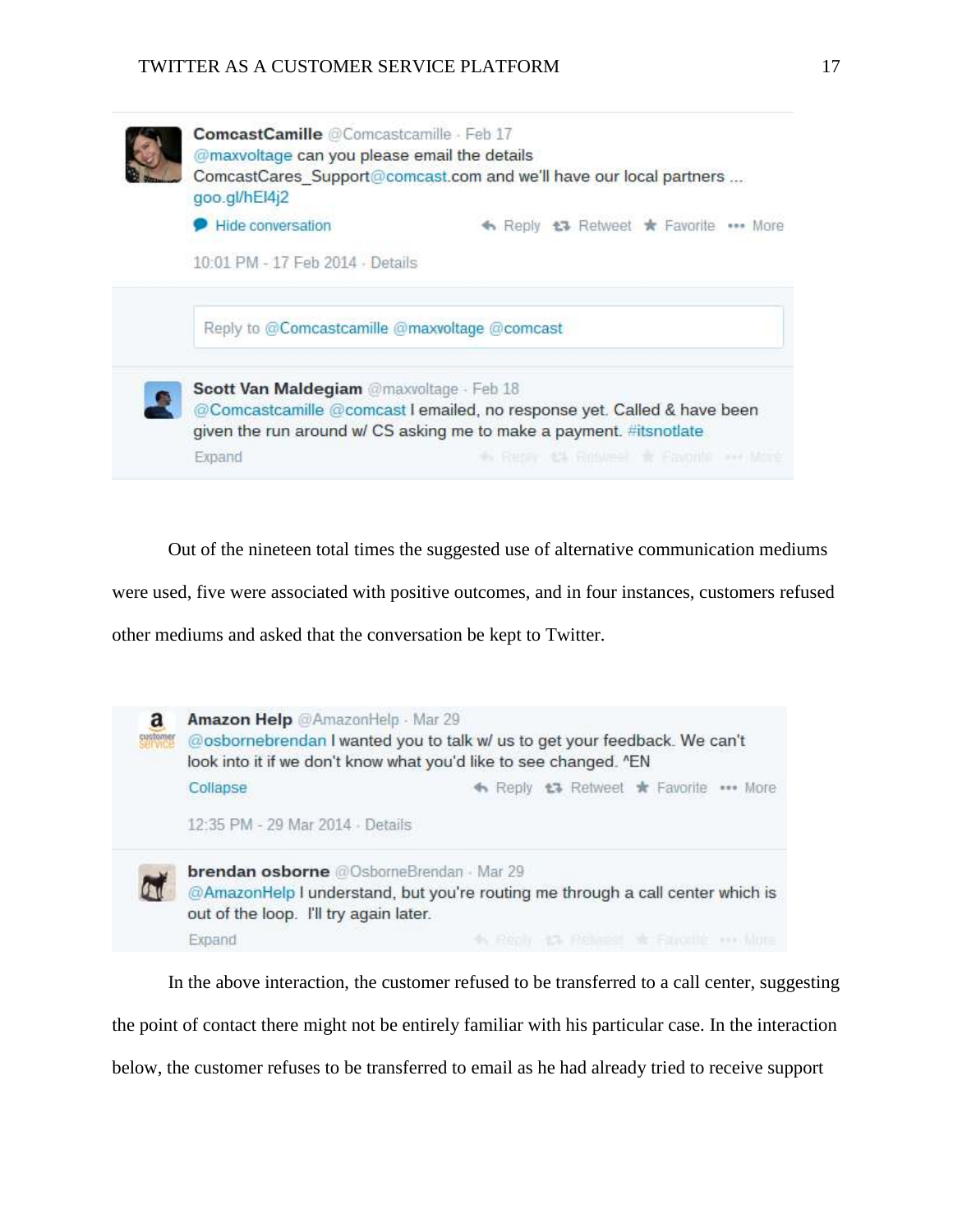via that medium with unsatisfactory results. That experience is what led him to seek support on

Twitter and refuse to interact through email again.



Twitter interactions resulting from service problems demonstrated great hostility as customers directed anger towards the company itself as opposed to its products. It was not uncommon for customers to target the company and its support page on Twitter with harsh language, which happened 8 times during service problem interactions. Hostile exchanges involved forceful dialogue including threats to terminate service and/or leave negative feedback on consumer information websites if certain requests or reprimands were not made. In the instance below, a customer threatened to cancel his Comcast service unless they beat the price of a competitor.



Jason Henson @iceman007jv · Mar 8 @Comcastcamille I have #fios coming 3/11 unless comcast beats offer I will pull services after 3 years + service has been horrid Expand ← Reply t3 Retweet \* Favorite \*\*\* More

Interactions involving hostile customers were the least likely to result in a positive outcome with only 14% of interactions resulting that way. In three cases the customer's mind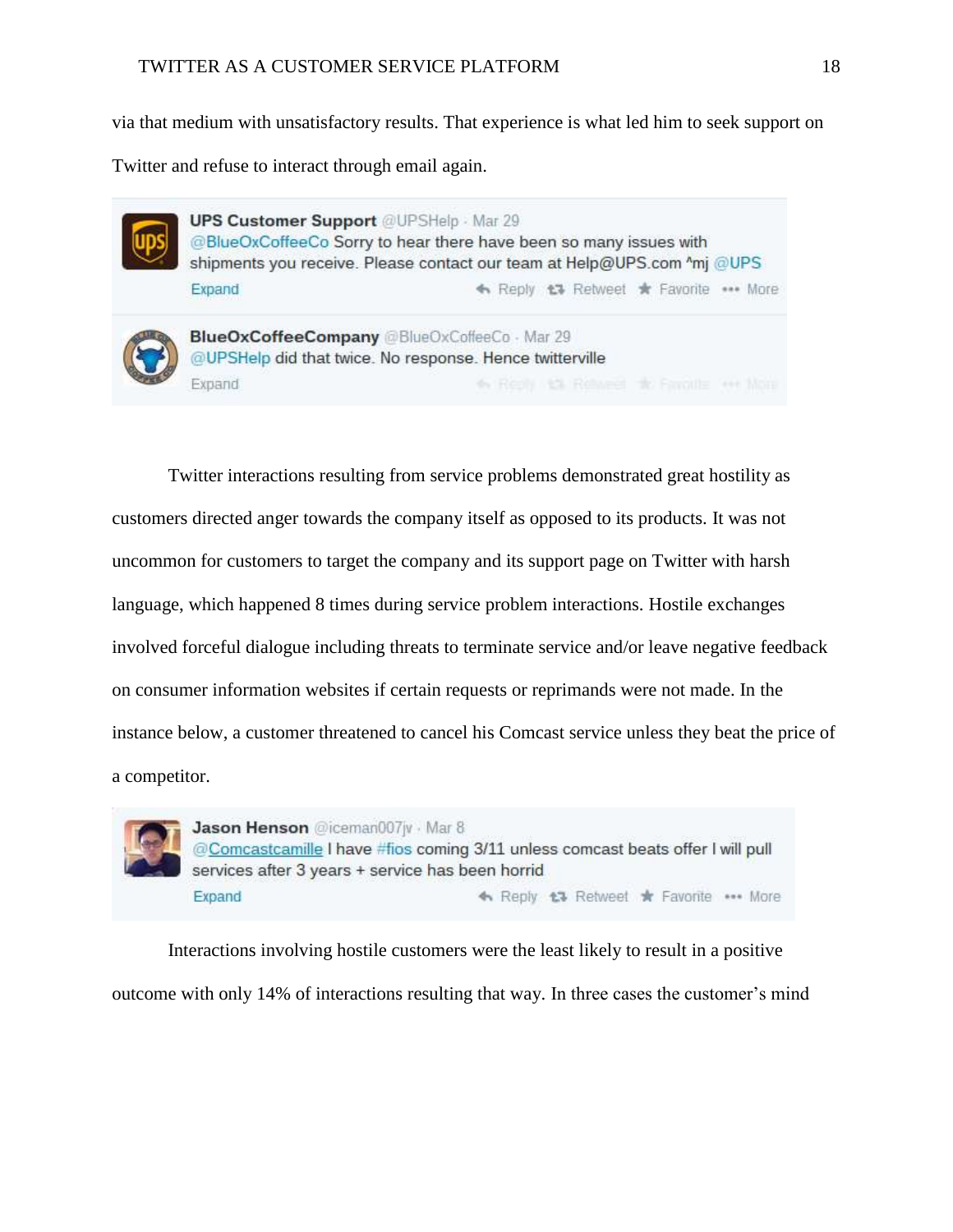seemed to be already made up about what the outcome of the interaction would be.



In the above interaction, it is clear that the customer is very upset and has a strong negative predisposition. In this case, the customer service agent ended the interaction when it was clear that there was little to be gained from further conversation. In these no-win scenario interactions, no customer service response reliably provided a positive outcome. In every case, customer service representatives ended the interaction as soon as it was clear that it was going to be difficult or impossible to please the customer in order to limit the amount of public negativity.

### **Product Quality Problems**

Defects in tangible goods are generally handled by manufacturer warranties, except when they present themselves within a realtor's return period. In 12 cases, customers approached Amazon on Twitter to complain about a physical product. In 11 of those, providing information about returns or directing a customer to a secondary customer service medium that handled returns was enough to achieve a positive result. In the example below, the customer found a product defect, and Amazon support was able to receive a positive reaction by providing a link to a product return form.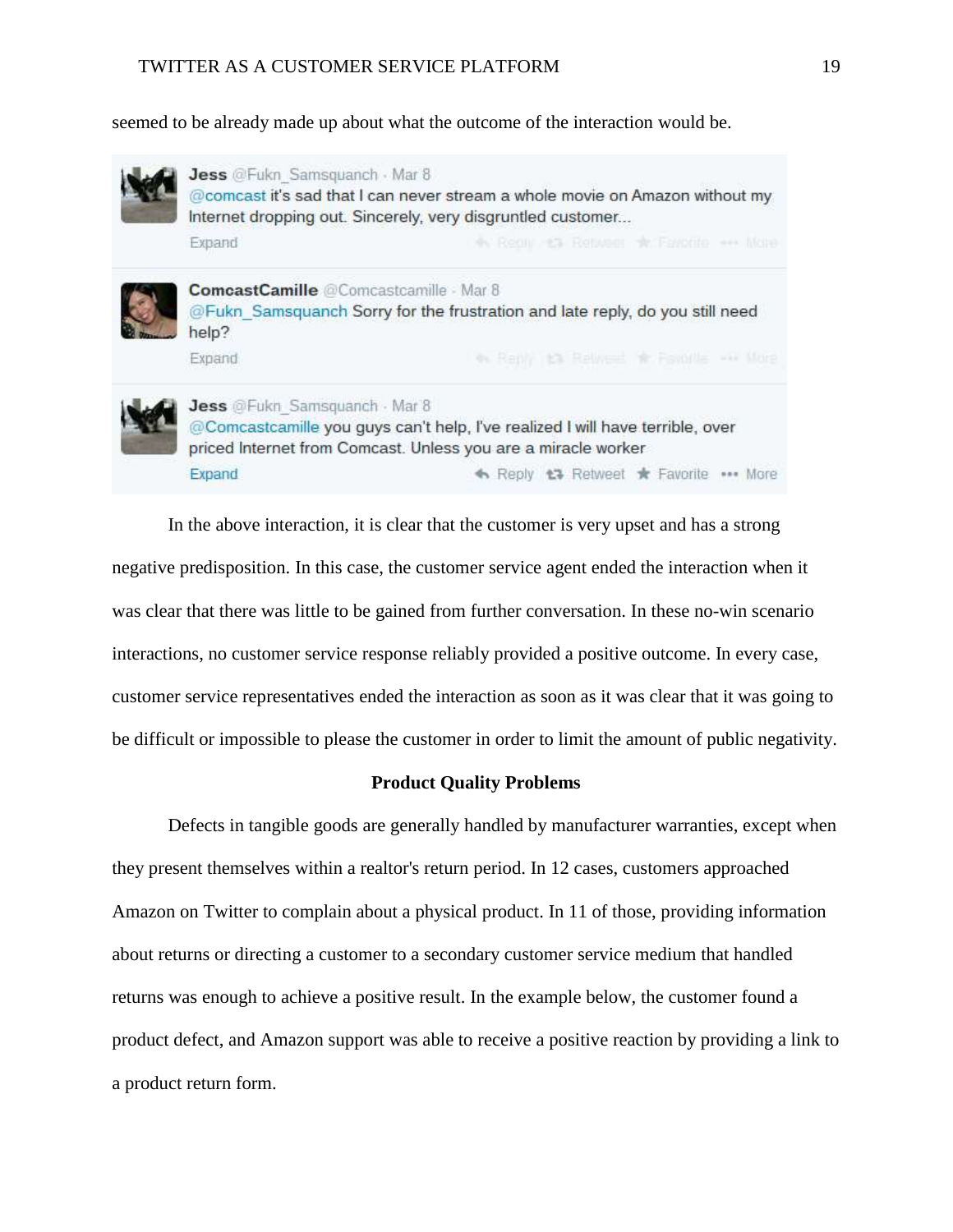

Much like the other problem categories, good timing was associated with positive

outcomes. Out of 103 total product quality problem interactions, 67 received prompt responses

from customer service agents. 87 those resulted in positive customer feedback.



In the example above, the response from Comcast comes over 15 hours after the

customer begins the interaction. That interaction ended with a negative response. In the example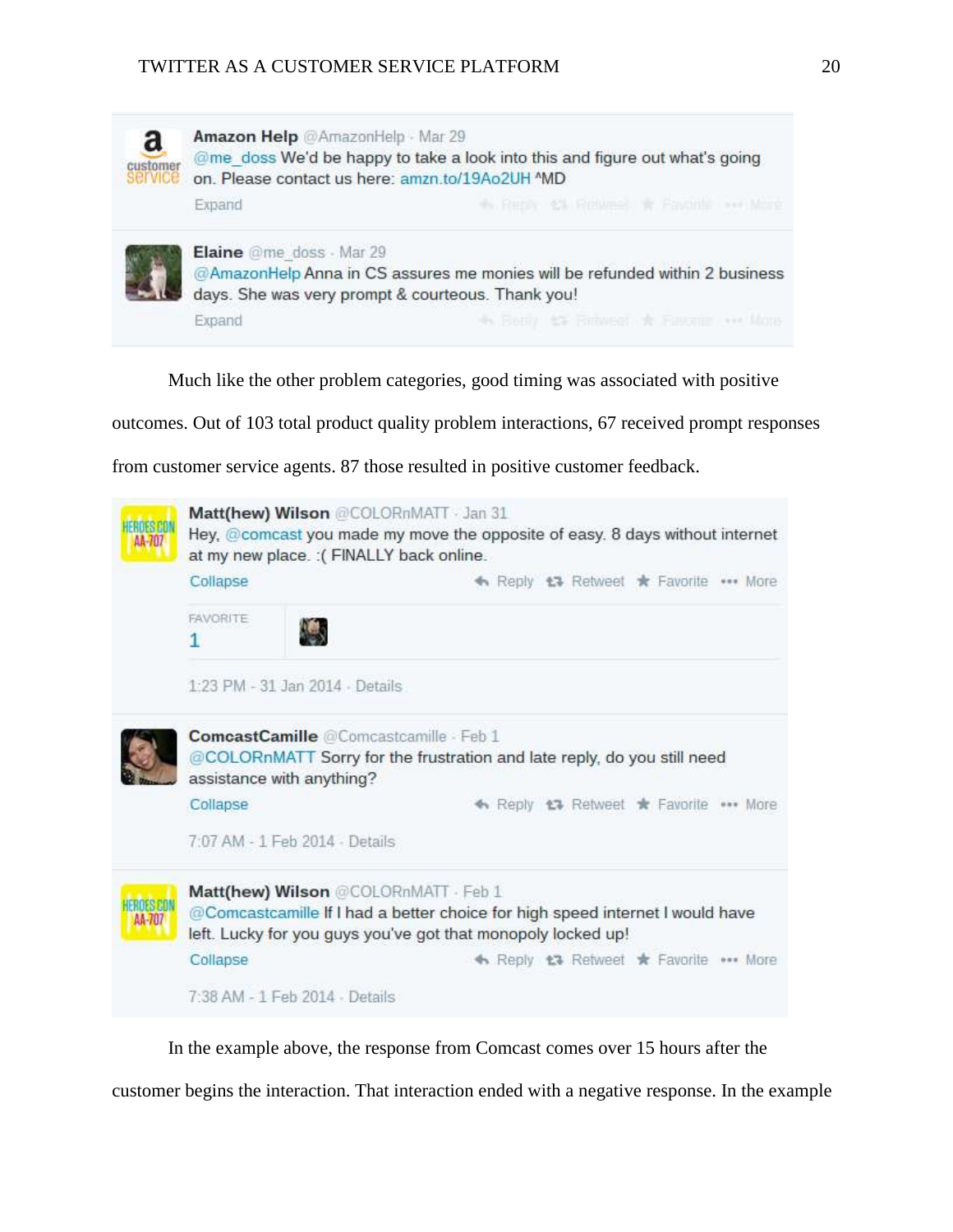below, the customer thanks the customer service agent for responding quickly.



Caryn Levy @Caryn Levy - Mar 22 Thx! (Good response time.) RT @AmazonHelp: @caryn levy NOOO, not good! Send us your info using this link amzn.to/1cGiLRN we'll help! Details

In two instances, customers demanded unusual compensation for quality problems. These

demands went beyond what is contained within the standard return and refund policy. One

interaction included a Comcast customer who was having difficulty with his internet service and

subsequently requested \$200 in compensation for lost business revenue.



The Comcast customer service agent responded by asking to continue the conversation though a different medium.

For UPS and Comcast, most products do not involve tangible goods of any kind. Instead, they consist of services that are ongoing, which can be interrupted. Twitter customer service proved particularly effective in resolving problems with products that fall into this category. One example of this involved providing updates to customers regarding service outages. This was particularly important for Comcast and UPS. 24 product quality problem interactions with Comcast involved customers without service checking to see if the company was aware of the problem and to ask when the issue might be resolved. Responses to these inquiries were given quickly along with a brief explanation and apology. These interactions were associated with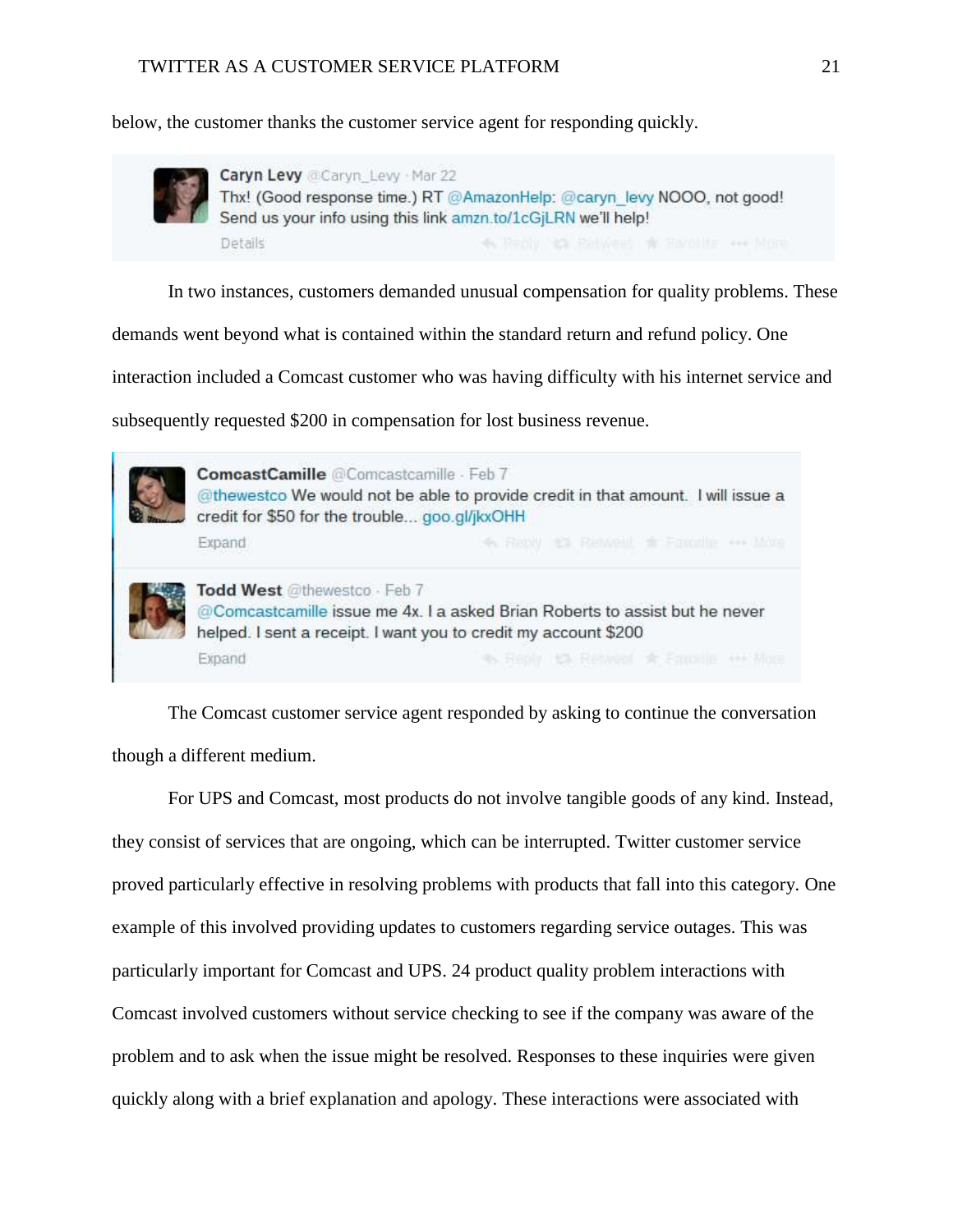positive responses 71% of the time. This high rate was the result of questions that were able to be answered quickly without involving any other communication mediums. In instance below, a customer Tweeted @ComcastCares to ask about an outage. One minute later, a representative responded asking for more information. Comcast responded quickly, and the interaction ended positively.



UPS uses similar tactics when an entire region is impacted by inclement weather.

Customers are able to inquire about the delivery status of their packages and receive a prompt

reply 80% of the time. The following is an example of UPS giving an explanation for a delivery

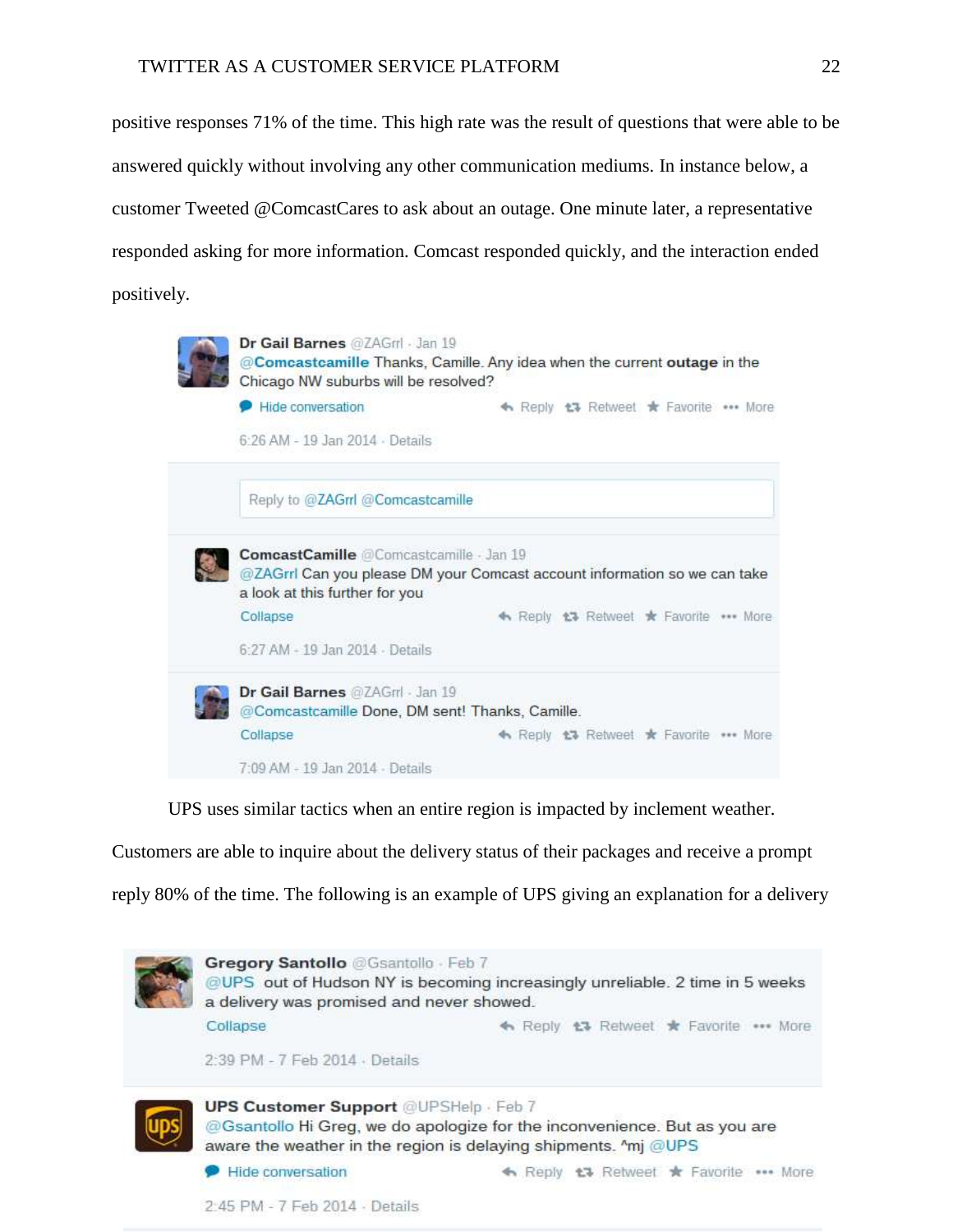using Twitter. Again, the response is fast and direct. This particular response came within 6

minutes.

Another type of product problem interaction involved customers making suggestions on how to improve products and product offerings.



In the above interaction, the customer contacted Amazon to make a suggestion on how to improve the interface on Amazon's video service. The customer service agent responded by graciously accepting the suggestion and informing the customer that the necessary information would be passed to those in charge of that area. The customer's response was positive. In the next example, the customer makes a suggestion about how to improve Amazon's Kindle ebook interface. Again, the agent is receptive and offers to forward the information to the team working on the Kindle. He even goes on to compliment the suggestion as a way to reduce effort. The customer ends by offering thanks.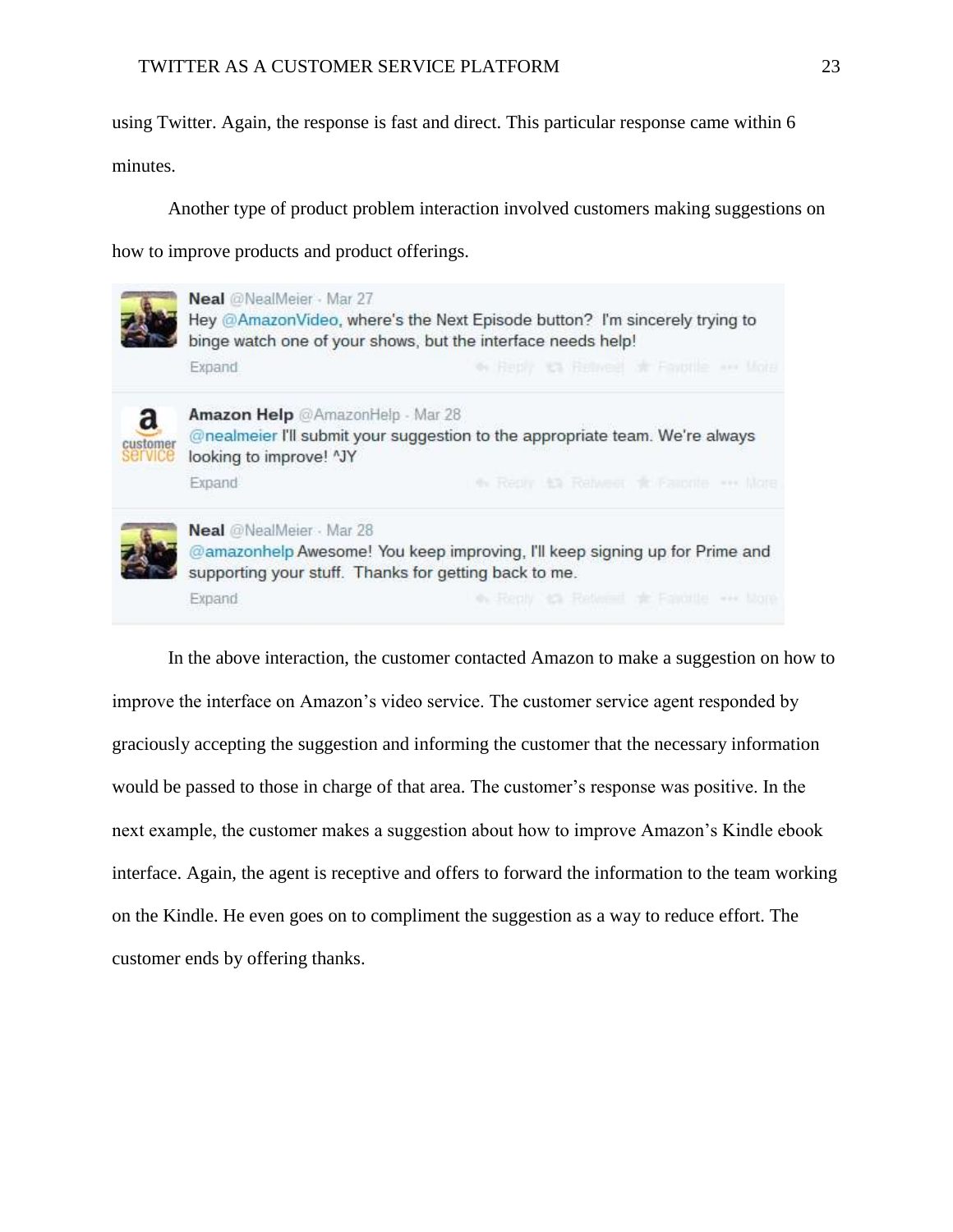|                         | Daniel Michelone @danielmichelone - Mar 28<br>@AmazonHelp thanks, but I would like a simple button hide the books read                                                             |                                                                              |  |
|-------------------------|------------------------------------------------------------------------------------------------------------------------------------------------------------------------------------|------------------------------------------------------------------------------|--|
|                         | Expand                                                                                                                                                                             | We Reply an Retweet of Fayonte overlibre.                                    |  |
| a<br>custome<br>Service | Amazon Help @AmazonHelp · Mar 28<br>@danielmichelone That's understandable! I've passed your suggestion to our<br>Kindle team. We're always looking for ways to reduce effort! "AD |                                                                              |  |
|                         | Expand                                                                                                                                                                             | No Reply : 13 Retweet of Fayonte one libre                                   |  |
|                         | Daniel Michelone @danielmichelone - Mar 28<br>practicality. Thanks YOU from Argentina                                                                                              | @AmazonHelp ^AD There is no question of reducing the effort, but a matter of |  |
|                         | Expand                                                                                                                                                                             | We Renny: 13 Retweet of Favorite one libre                                   |  |

# **General Observations**

Table 3: Tactics

| <b>Tactic</b>                                     | Number of<br><b>Interactions</b> | <b>Example</b>                                             | <b>Outcome</b>              |
|---------------------------------------------------|----------------------------------|------------------------------------------------------------|-----------------------------|
| Medium Change                                     | 79                               | "Please contact our<br>team at<br>Help@UPS.com"            | 24 Positive, 55<br>Negative |
| Apologize                                         | 91                               | "I do apologize for<br>the delay."                         | 46 Positive, 45<br>Negative |
| <b>Prompt Response</b>                            | 123                              | UPS agent responds<br>within six minutes on<br>February 7. | 87 Positive, 36<br>Negative |
| <b>Identify Customer</b><br><b>With Real Name</b> | 2 (Outlier)                      | "So sorry for the late"<br>response MR<br>Wendell"         | 1 Positive, 1 Negative      |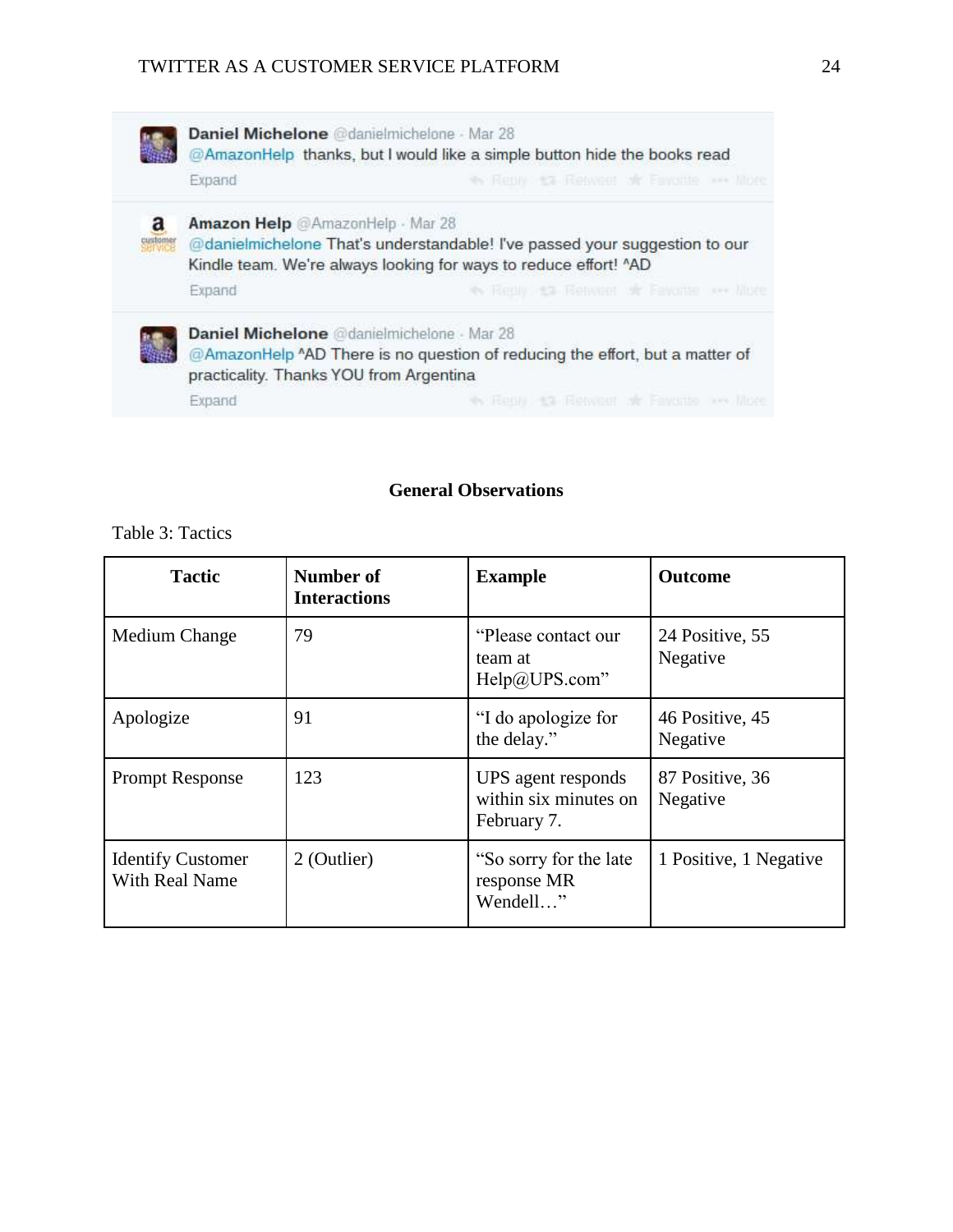### **Discussion and Best Practices**

#### **Best Practice #1: Fast responses are more likely to be associated with positive**

**outcomes.** Responses given within 12 hours of the initial engagement were 70% more likely to be associated with a positive outcome than those given the next day or later. One incident involved a UPS customer who was concerned about a package arriving by Valentine's Day. The response did not come until the next day and the customer had decided to purchase the item locally instead. It is unclear why some queries go unanswered while others receive answers in the same time frame. Comcast apologizes for late responses 85% of the times they occur, but that tactic did not prevent negative responses.

**Best Practice #2: Offer an apology.** Offering a general apology was a common (but not universal) tactic used by each company. Apologies were included on 91 of 158 interactions. Both Comcast and UPS offered apologies, even when actual fault was still in question. The companies apologized for vague ideas such as "frustration" and "trouble" in order to demonstrate empathy without admitting fault. Phrases such as "sorry about the frustration" and "I apologize for your trouble" were used 74 times.

**Best Practice #3: React as quickly as possible.** Product problems should be met with a prompt response within 12 hours of receiving a customer complaint. Problems related to defects in physical products should be resolved by providing the necessary return or exchange information, accompanied by an apology. It is unknown how to best deal with customers who make unusual or unreasonable demands. It is particularly effective to use Twitter to provide customers with updates on service outages. Such updates should be provided as quickly as possible. In cases where it is appropriate, a follow-up message should be given which includes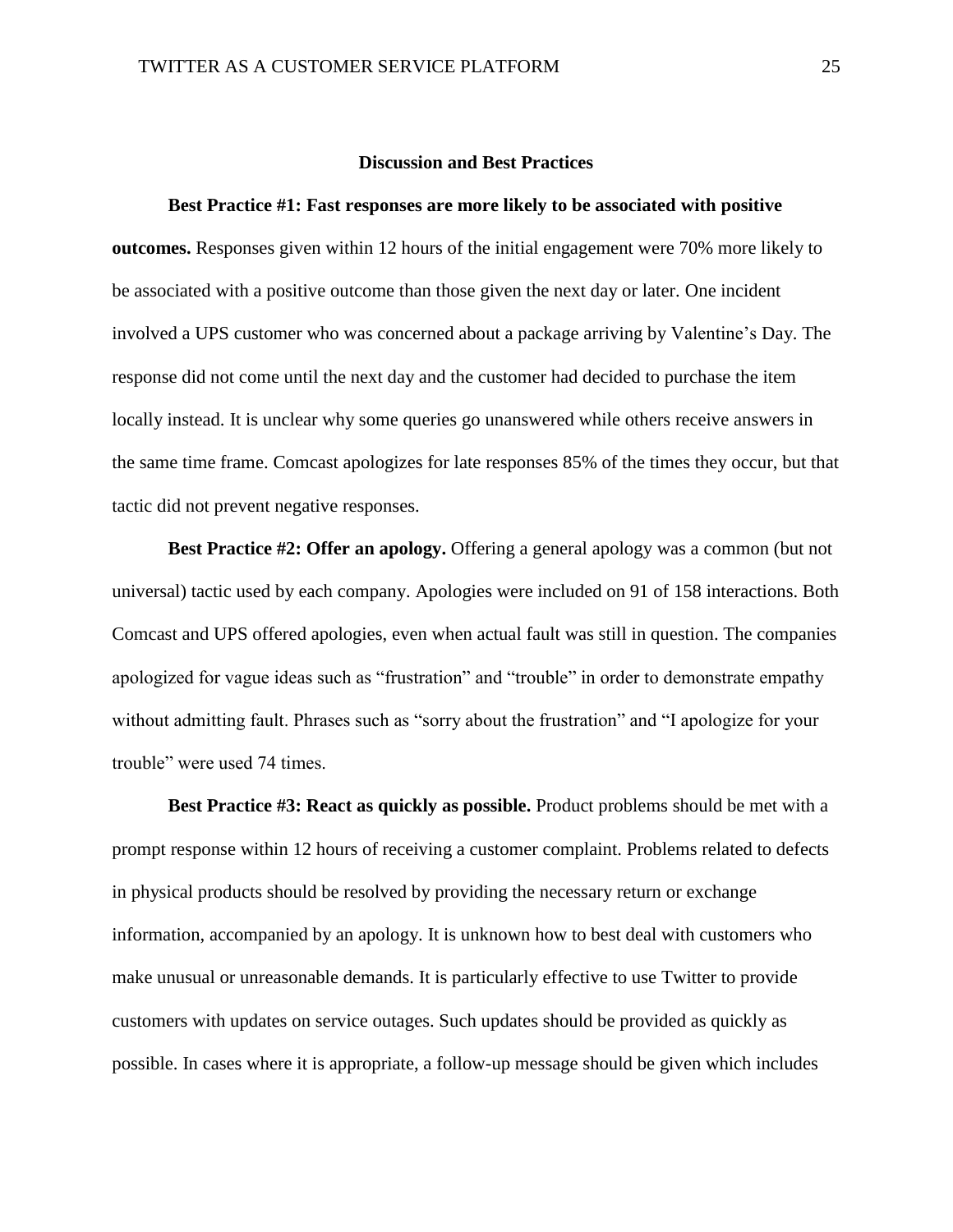additional details about the customer's specific problem and/or a request to be notified about how the issue progresses.

**Best Practice 4: Make interactions more personal.** Another practice used in two interactions by Comcast and UPS was addressing a customer by his or her real name (not Twitter handle) after looking up the customer's personal details through provided account information. There were not enough instances to determine if this practice was associated with positive or negative results, but personalizing interactions was a goal shared by both UPS and Comcast. In the interaction below, the Comcast agent addresses the customer as "MR Wendell" to add a more personal touch.



ComcastCamille @Comcastcamille - Mar 9 @codingdesigner So sorry for the late response MR Wendell we are little slammed today but I have escalated this f... goo.gl/APYj4Z ◆ Reply <del>t3</del> Retweet ★ Favorite ••• More Collapse 9:52 AM - 9 Mar 2014 - Details

Another method used to personalize the interaction was to provide the identity of the customer service agent composing each message. Each organization had a way of identifying the customer service agent responding to a customer. Amazon and UPS agents affix their initials to the end of each message. This allowed the customer to know whom they were speaking to. It also creates a reference point that can be used during future interactions.



Amazon Help @AmazonHelp · Mar 29 @fitfoodielife You're welcome! We care an awful lot about our customers, and want to see things made right. Have a wonderful weekend. "EN

Hide conversation ← Reply <del>t</del> Retweet ★ Favorite ••• More

2:29 PM - 29 Mar 2014 - Details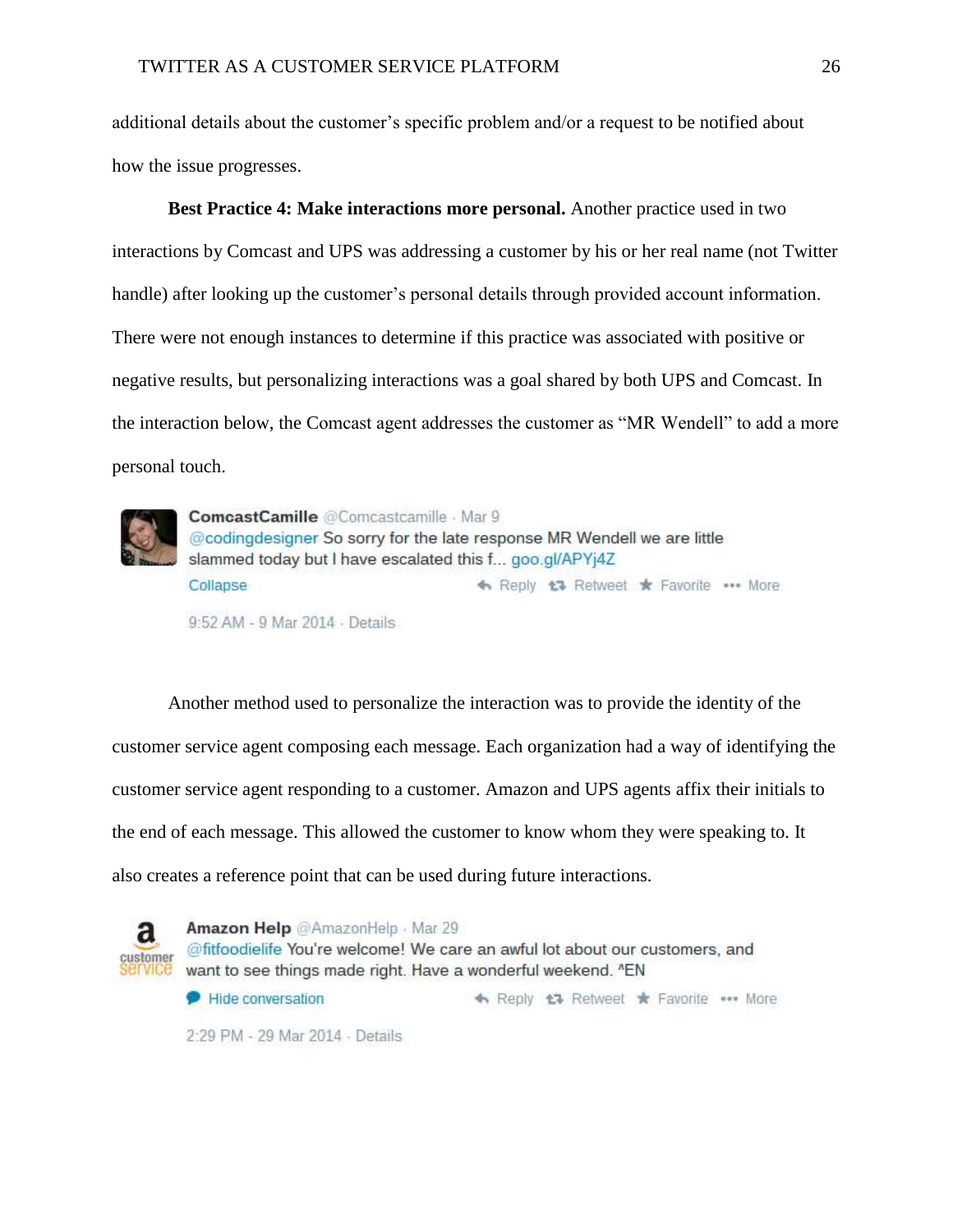Comcast has a different take on how to personally identify their agents. Customers requesting support send initial messages to a unified Twitter handle of @ComcastCares, but the response comes from an individual account belonging to a specific agent. Examples include @ComcastMelissa and @ComcastCamille.



ComcastCamille @Comcastcamille Feb 20 @SistaShena Sorry for the frustration and late reply, do you still need assistance- Camille **Details** ← Reply t3 Retweet \* Favorite \*\*\* More

In the interaction above, Camille from Comcast responds to a customer complaint. Her first name and personal picture are both publically available. It is unknown to what degree personalization helps achieve positive interaction outcomes, but it is a tactic used almost universally by all three organizations involved in this study.

**Best Practice 5: Keep promises.** On 4 occasions, customer service agents made commitments about service, and the customer later responded negatively that those commitments were not met. The interaction below shows the Comcast agent making a promise to apply a credit to the customer's bill. The customer responded negatively that the credit was not applied.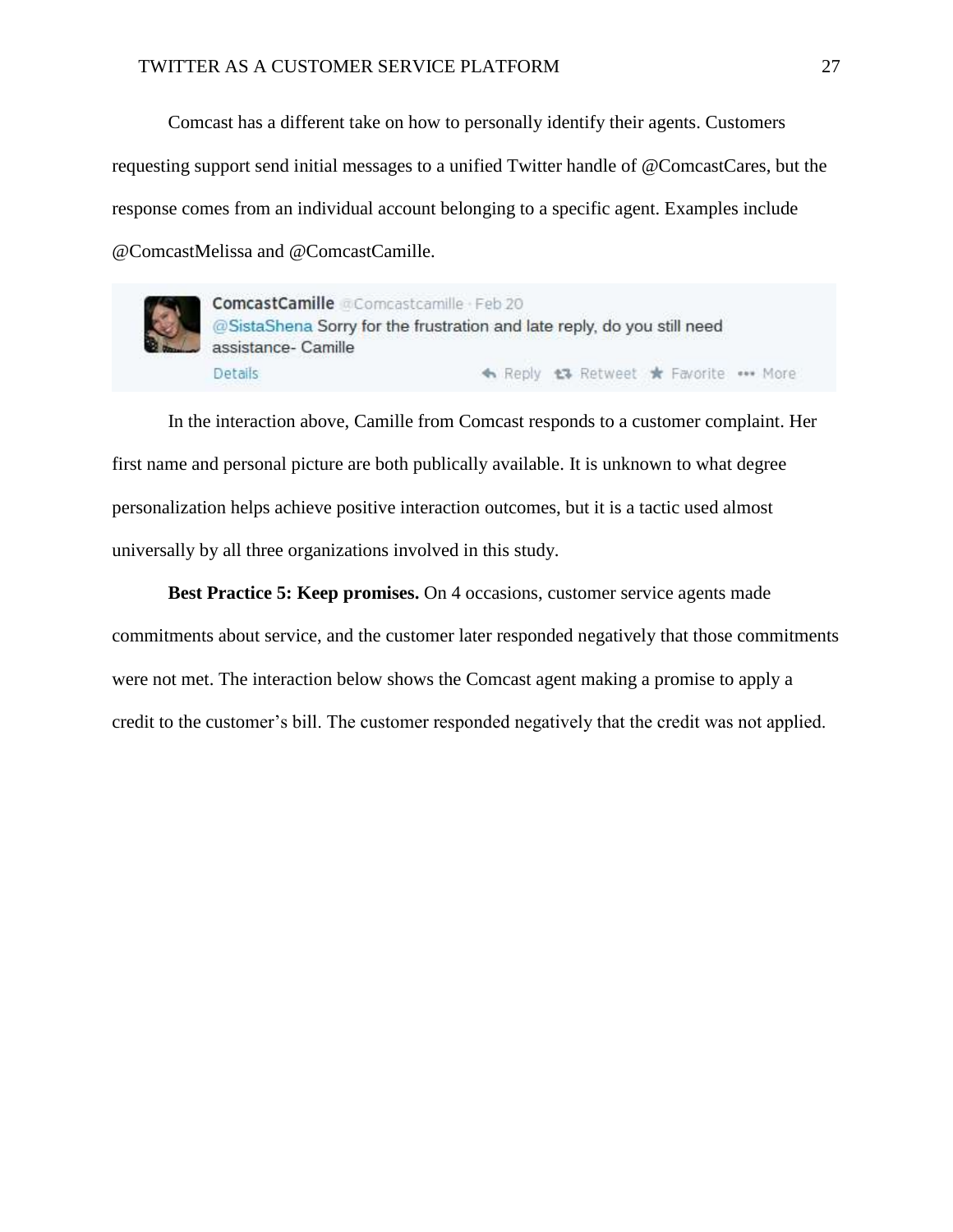

The next interaction shows the Comcast agent promising a customer that they would receive a phone call to further discuss a problem. The customer later responds that the phone call never came. In both of these interactions, failure to live up to promises resulted in a negative response.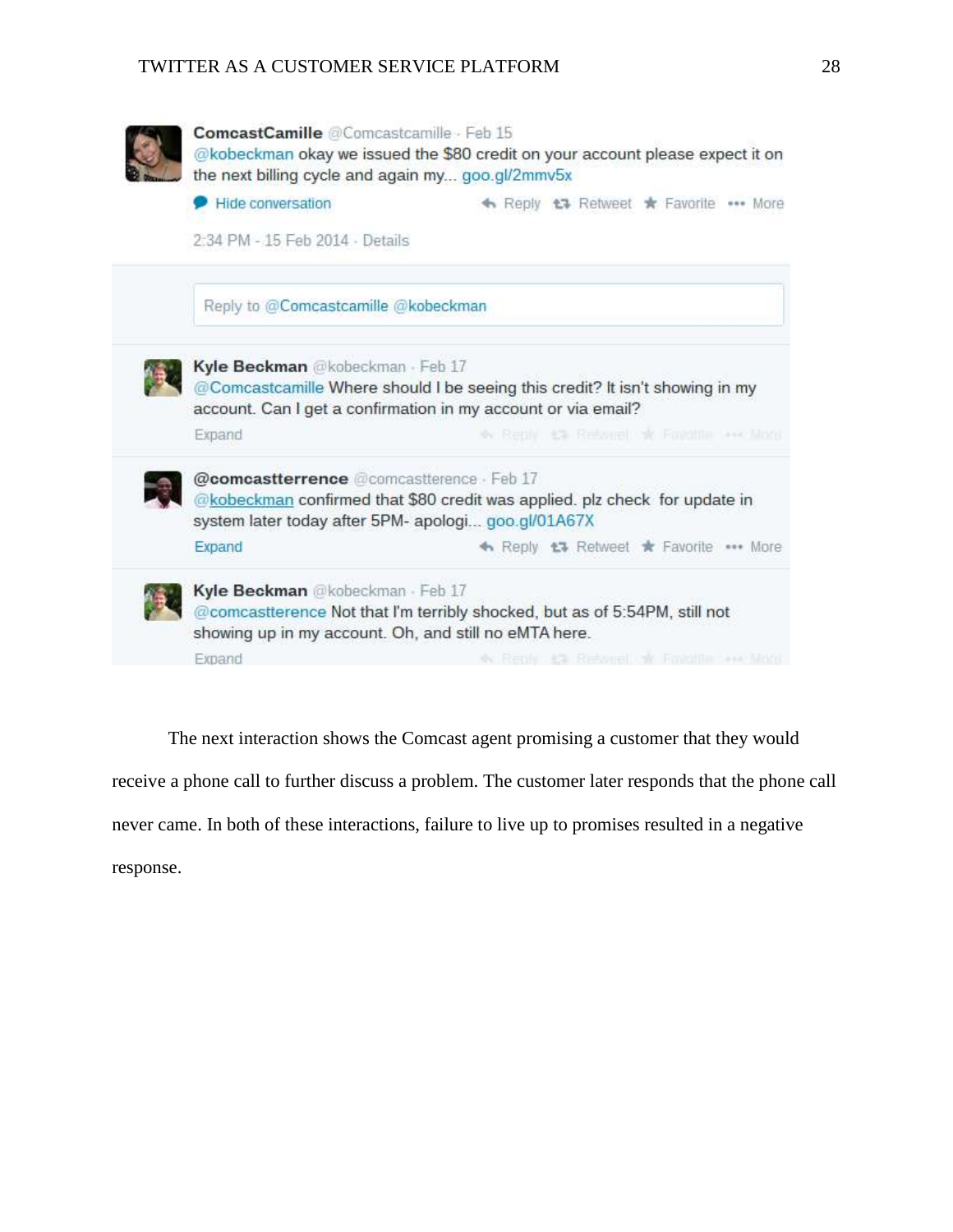| <b>Bill Leverett <i>eleverettBill</i></b> Jan 27<br>@Comcastcamille I need ti speak with someone about changing/reducing my<br>services and I made no less than 9 attempts to call today! |                                                                               |  |
|-------------------------------------------------------------------------------------------------------------------------------------------------------------------------------------------|-------------------------------------------------------------------------------|--|
| Expand                                                                                                                                                                                    | 4. Reply, 15. Renveel & Favoria see More                                      |  |
| ComcastCamille @Comcastcamille Jan 27<br>you ESL01220607 pls DO keep us posted                                                                                                            | @LeverettBill Sorry I have sent out a escalations ticket to have someone call |  |
| Expand                                                                                                                                                                                    | 46 Really 10 Retweet at Female are little                                     |  |
| <b>Bill Leverett</b> <i><b>DLeverettBill</b></i> · Jan 27<br>services dropping services or technical support                                                                              | @Comcastcamille no one has called me and no one will answer for adding        |  |
| Expand                                                                                                                                                                                    | * Repr 13 Rewell * Farone ** Nore                                             |  |

**Best Practice 6: Always respond.** For the organizations under study, it was important to

respond to as many problems as possible and treat them with equal importance. Customer service

agents responded to complaints no matter how unusual or eccentric they were. In the example

below, a Comcast agent provides a professional response to an insult and profanity riddled

complaint about customer service.

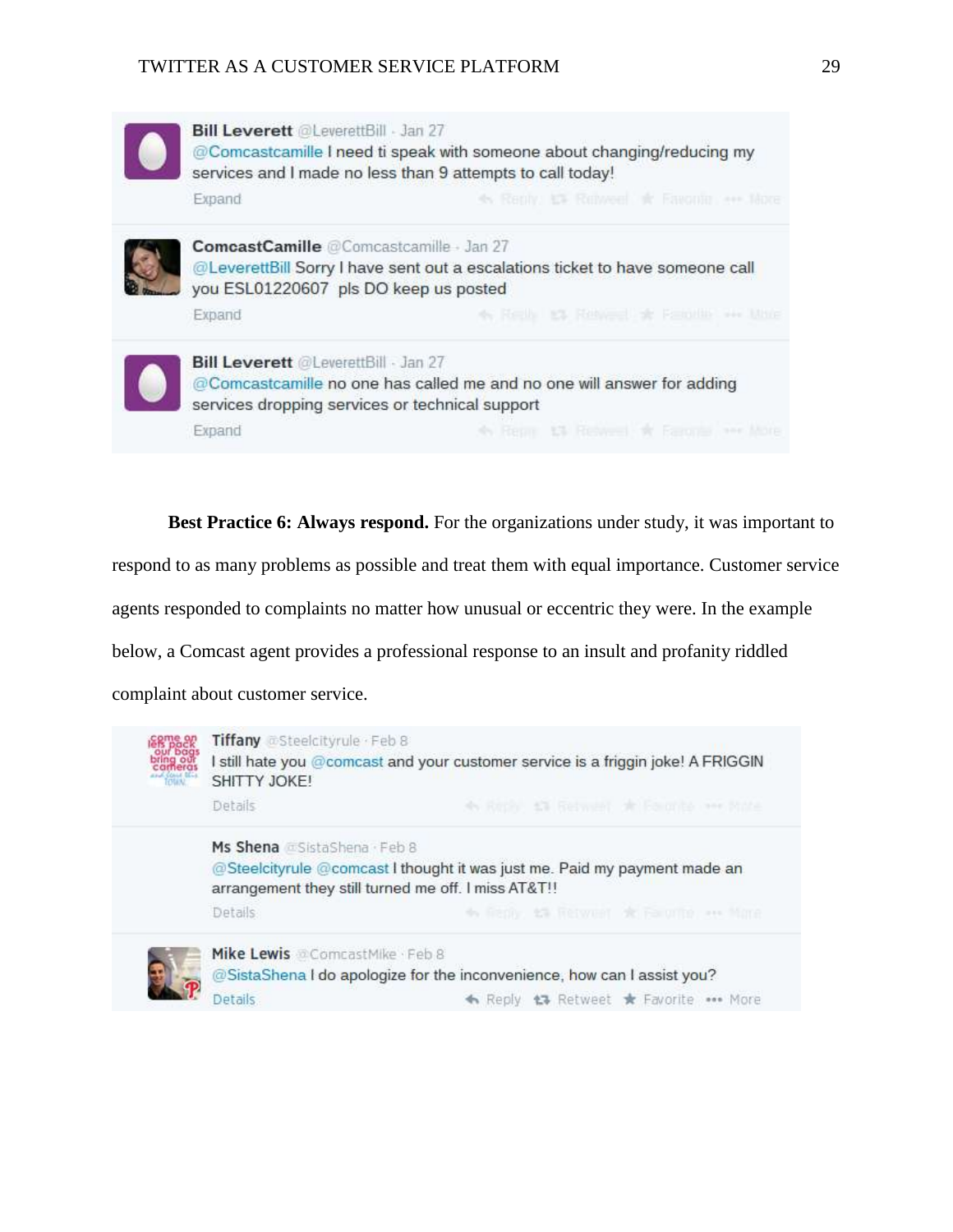No matter how improbable a positive outcome might seem, there is still a chance of positive outcome. Customer service agents put full effort into responding to as many claims as possible as no response eliminates all chance.

### **Conclusion and Suggestion for Future Research**

This Grounded Theory analysis has opened the door for future studies by providing a framework around which public relations and customer service practitioners can build a customer service platform using Twitter. As these platforms evolve, researchers will have a broader picture of how practices and patterns will evolve in order to generate solid theories surrounding the use of social media sites for customer service. It is currently unclear how much traditional customer service traffic will be replaced by social media, but this study has demonstrated that customers using Twitter respond favorably to the medium when it is used in ways that take advantage of its strengths relative to more traditional communication mediums.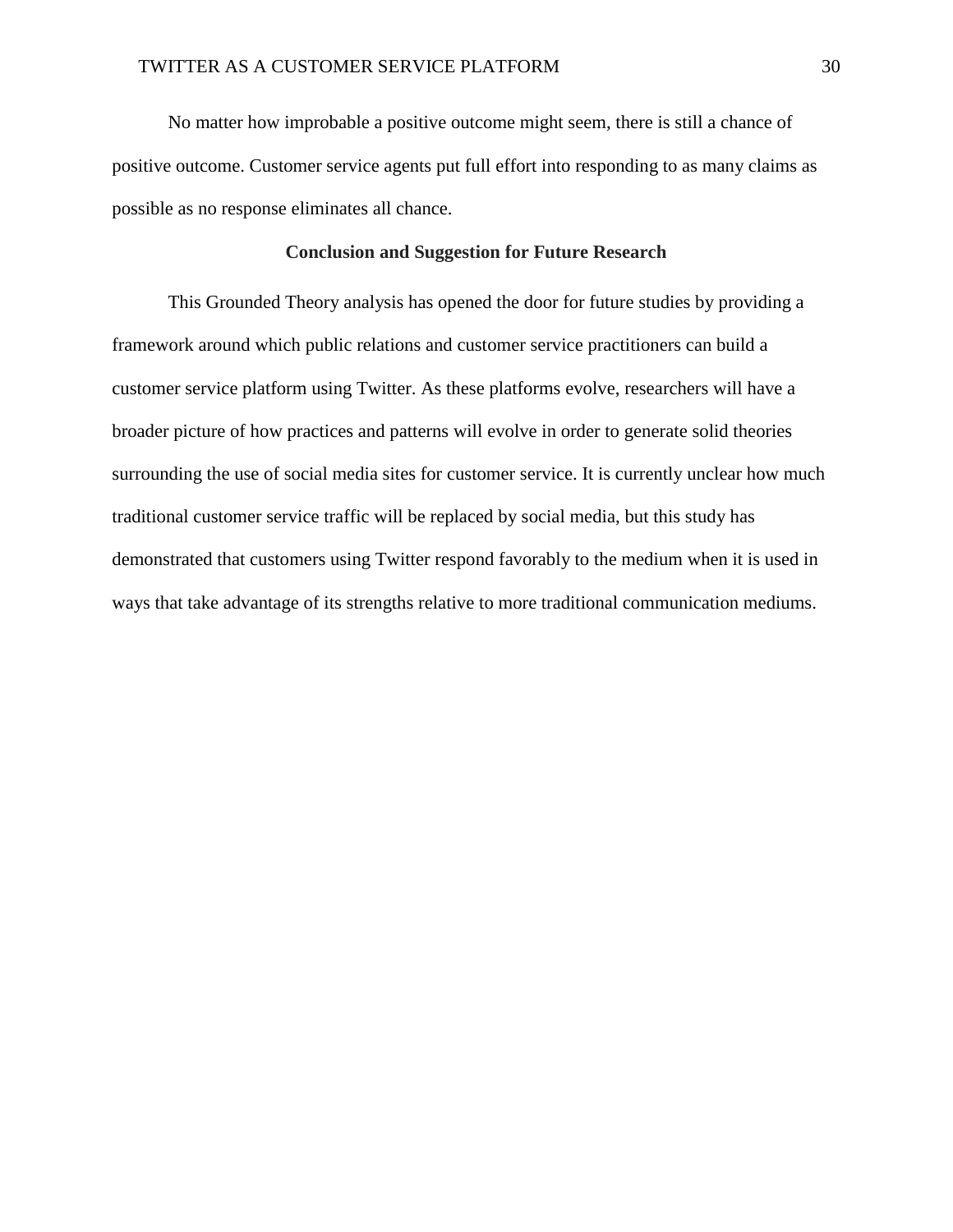#### **References**

- Baird, C. H. & Parasnis, G. (2011). From social media to social customer relationship management. *Strategy & Leadership*, *39*(5), 30-37.
- Band, W. & Petouhoff, N. (2010) Topic overview: Social CRM goes mainstream; a social computing report. *Forrester Report*, 5 January, updated 26 January.
- Boulding, W., Staelin, R., Ehret, M., & Johnston, W. J. (2005). A customer relationship management roadmap: what is known, potential pitfalls, and where to go. *Journal of Marketing, 69*(4), 155-166.
- Brohman, M. K., Watson, R. T., Piccoli, G., & Parasurama, A. (2003). Data completeness: a key to effective net-based customer service systems. *Communications of the ACM*, *46*(6), 47- 51.
- Charmaz, K. (2011). Grounded theory methods in social justice research. In N. K. Denzin & Y. S. Lincoln (Eds.), *The Sage handbook of qualitative research* (4th ed.). *(*pp. 359-380). Thousand Oaks, CA: Sage Publications.
- Granovetter, M. (1973). The strength of weak ties. *American journal of sociology*, *78*(6), l.
- Hendrix, Jerry A. (2001). *Public relations cases*. Belmont, CA: Wadsworth, 67-75, 115-123, 246-262, 295-305, 432-441.
- Jarrar, M., Verlinden, R., & Meersman, R. (2003). Ontology-based customer complaint management. In R. Meersman, Z. Tari, et al. (Eds.), *On the move to meaningful internet systems 2003: OTM 2003 workshops*. (pp. 594-606). Heidelberg, Germany: Springer Berlin.
- Kau, A. K. & Loh, E. W. Y. (2006). The effects of service recovery on consumer satisfaction: a comparison between complainants and non-complainants. *Journal of Services Marketing*, *20*(2), 101-111.
- Kozinets, R. (2010) *Netnography*. Los Angeles, CA: SAGE.
- Krause, J., Croft, D. P., & James, R. (2007). Social network theory in the behavioural sciences: potential applications. *Behavioral Ecology and Sociobiology*, *62*(1), 15-27.
- McGrath, B. (2013, May 2). 7 ways to improve your social media engagement. *Social Media Examiner.* Retrieved from http://www.socialmediaexaminer.com/